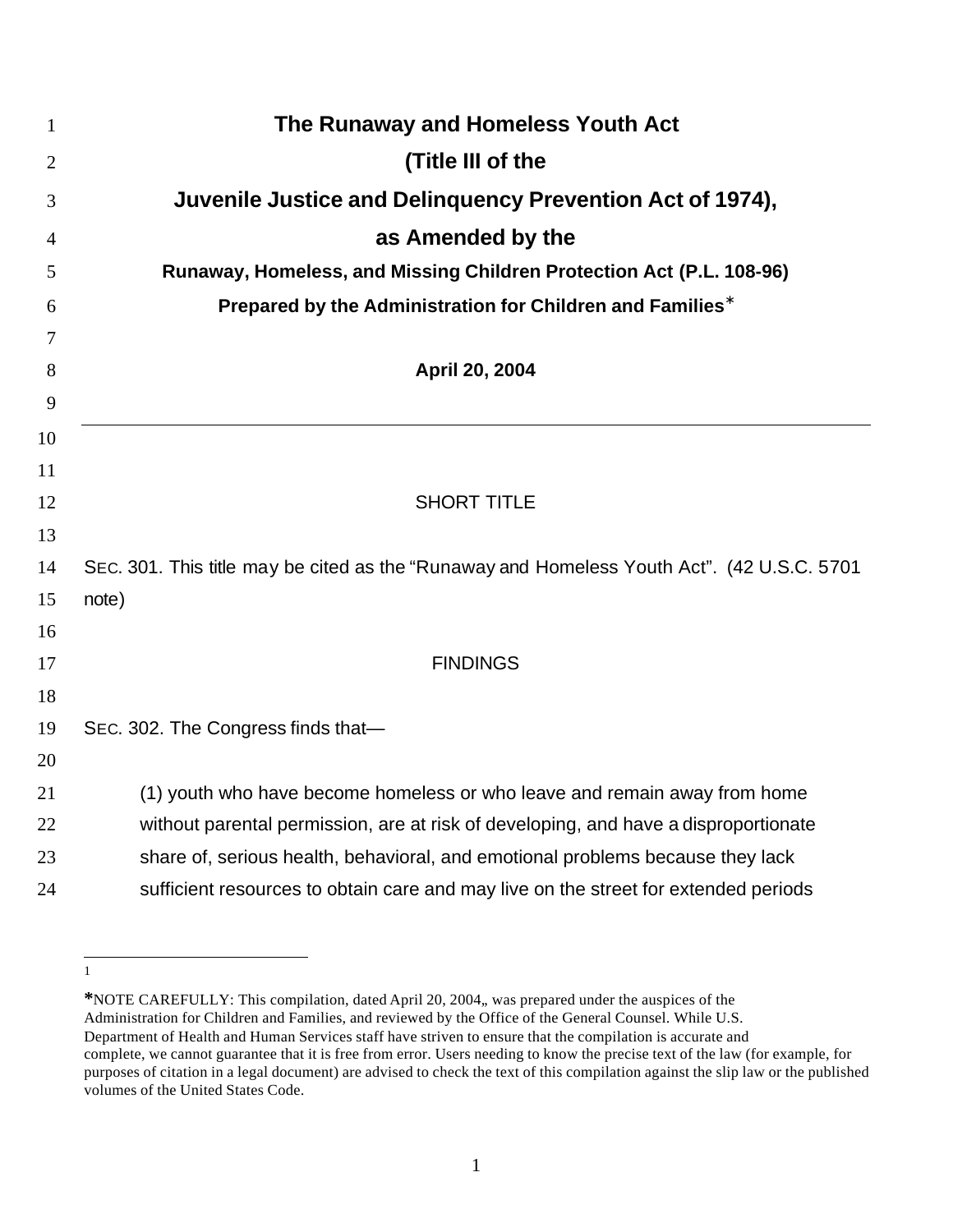- 1 2 thereby endangering themselves and creating a substantial law enforcement problem for communities in which they congregate;
- 3 4 5 (2) many such young people, because of their age and situation, are urgently in need of temporary shelter and services, including services that are linguistically appropriate and acknowledge the environment of youth seeking these services;
- 6 (3) in view of the interstate nature of the problem, it is the responsibility of the Federal
- 7 Government to develop an accurate national reporting system to report the problem,
- 8 and to assist in the development of an effective system of care (including preventive
- 9 and aftercare services, emergency shelter services, extended residential shelter, and
- 10 street outreach services) outside the welfare system and the law enforcement system;
- 11 (4) to make a successful transition to adulthood, runaway youth, homeless youth, and
- 12 other street youth need opportunities to complete high school or earn a general
- 13 equivalency degree, learn job skills, and obtain employment; and
- 14 (5) improved coordination and collaboration between the Federal programs that serve
- 15 runaway and homeless youth are necessary for the development of a long-term strategy
- 16 for responding to the needs of this population.
- 17
- 18

## RULES

- 20 21 22 SEC. 303. The Secretary of Health and Human Services (hereinafter in this title referred to as the "Secretary") may issue such rules as the Secretary considers necessary or appropriate to carry out the purposes of this title.
- 23 (42 U.S.C. 5702)
- 24
- 25 PART A-BASIC CENTER GRANT PROGRAM
- 26

27

## SEC. 311. AUTHORITY TO MAKE GRANTS FOR CENTERS AND SERVICES.

- 28 (a) GRANTS FOR CENTERS AND SERVICES.—
- 29 30 (1) IN GENERAL.—The Secretary shall make grants to public and nonprofit private entities (and combinations of such entities) to establish and operate (including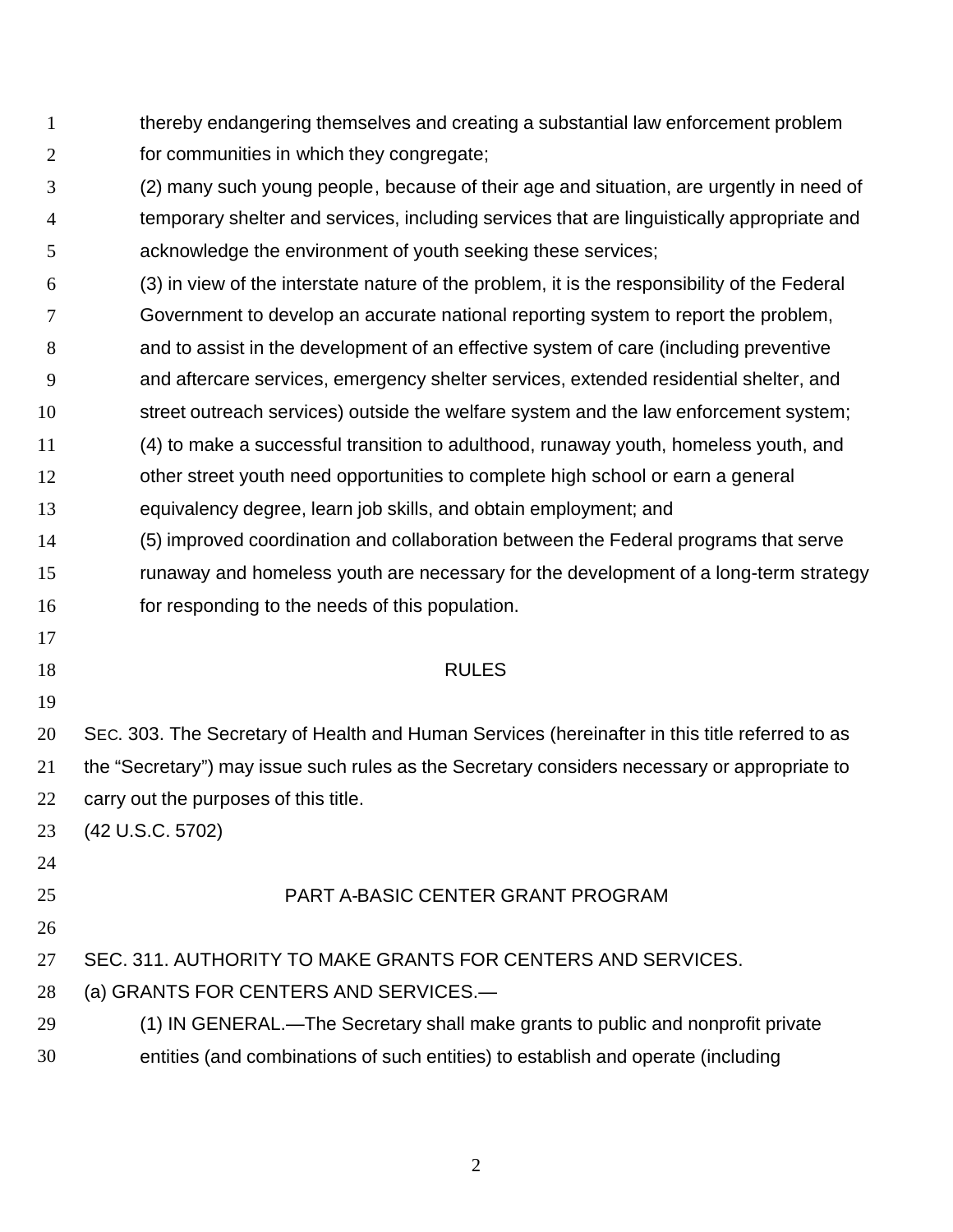| $\mathbf{1}$ | renovation) local centers to provide services for runaway and homeless youth and for         |
|--------------|----------------------------------------------------------------------------------------------|
| 2            | the families of such youth.                                                                  |
| 3            | (2) SERVICES PROVIDED.-Services provided under paragraph (1)-                                |
| 4            | (A) shall be provided as an alternative to involving runaway and homeless youth              |
| 5            | in the law enforcement, child welfare, mental health, and juvenile justice systems;          |
| 6            | (B) shall include-                                                                           |
| 7            | (i) safe and appropriate shelter; and                                                        |
| 8            | (ii) individual, family, and group counseling, as appropriate; and                           |
| 9            | (C) may include-                                                                             |
| 10           | (i) street-based services;                                                                   |
| 11           | (ii) home-based services for families with youth at risk of separation from                  |
| 12           | the family;                                                                                  |
| 13           | (iii) drug abuse education and prevention services; and                                      |
| 14           | (iv) at the request of runaway and homeless youth, testing for sexually                      |
| 15           | transmitted diseases.                                                                        |
| 16           | (b)(1) Subject to paragraph (2) and in accordance with regulations promulgated under         |
| 17           | this title, funds for grants under subsection (a) shall be allotted annually with respect to |
| 18           | the States on the basis of their relative population of individuals who are less than 18     |
| 19           | years of age.                                                                                |
| 20           | (2) The amount allotted under paragraph (1) with respect to each State for a fiscal year     |
| 21           | shall be not less than \$100,000, except that the amount allotted to the Virgin Islands of   |
| 22           | the United States, Guam, American Samoa, and the Commonwealth of the Northern                |
| 23           | Mariana Islands shall be not less than \$45,000 each.                                        |
| 24           | (3) In selecting among applicants for grants under subsection (a), the Secretary shall       |
| 25           | give priority to private entities that have experience in providing the services described   |
| 26           | in such subsection.                                                                          |
| 27           | (42 U.S.C. 5711)                                                                             |
| 28           |                                                                                              |
| 29           | <b>ELIGIBILITY</b>                                                                           |
| 30           |                                                                                              |
|              |                                                                                              |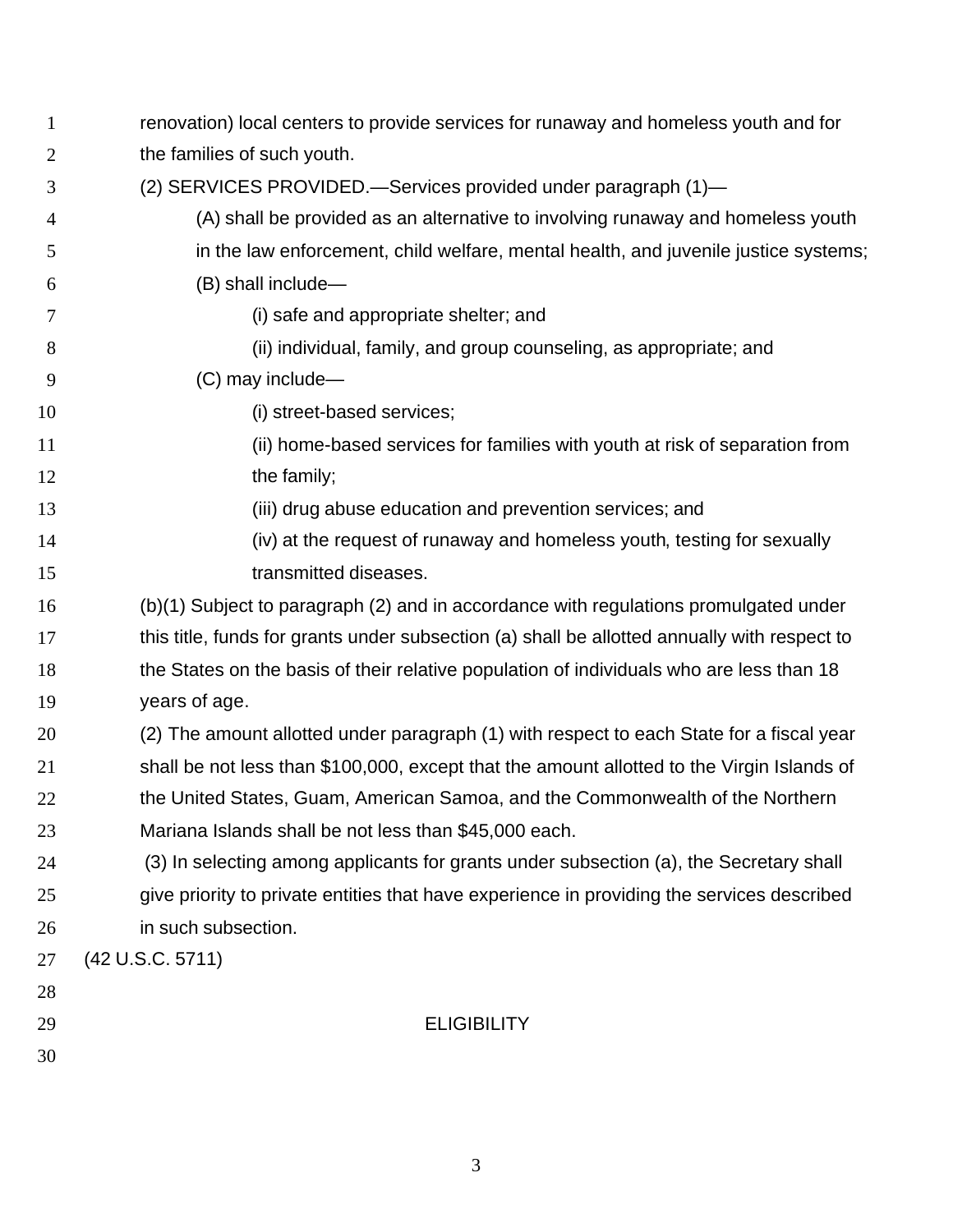| $\mathbf{1}$ | SEC. 312. (a) To be eligible for assistance under section 311(a), an applicant shall propose to |
|--------------|-------------------------------------------------------------------------------------------------|
| 2            | establish, strengthen, or fund an existing or proposed runaway and homeless youth center, a     |
| 3            | locally controlled project (including a host family home) that provides temporary shelter, and  |
| 4            | counseling services to youth who have left home without permission of their parents or          |
| 5            | guardians or to other homeless youth.                                                           |
| 6            | (b) In order to qualify for assistance under section 311(a), an applicant shall submit a        |
| 7            | plan to the Secretary including assurances that the applicant-                                  |
| 8            | (1) shall operate a runaway and homeless youth center located in an area which                  |
| 9            | is demonstrably frequented by or easily reachable by runaway and homeless                       |
| 10           | youth;                                                                                          |
| 11           | (2) shall use such assistance to establish, to strengthen, or to fund a runaway                 |
| 12           | and homeless youth center, or a locally controlled facility providing temporary                 |
| 13           | shelter, that has-                                                                              |
| 14           | (A) a maximum capacity of not more than 20 youth, except where the                              |
| 15           | applicant assures that the State where the center or locally controlled                         |
| 16           | facility is located has a State or local law or regulation that requires a                      |
| 17           | higher maximum to comply with licensure requirements for child and youth                        |
| 18           | serving facilities; and                                                                         |
| 19           | (B) a ratio of staff to youth that is sufficient to ensure adequate supervision                 |
| 20           | and treatment;                                                                                  |
| 21           | (3) shall develop adequate plans for contacting the parents or other relatives of               |
| 22           | the youth and ensuring the safe return of the youth according to the best                       |
| 23           | interests of the youth, for contacting local government officials pursuant to                   |
| 24           | informal arrangements established with such officials by the runaway and                        |
| 25           | homeless youth center, and for providing for other appropriate alternative living               |
| 26           | arrangements;                                                                                   |
| 27           | (4) shall develop an adequate plan for ensuring-                                                |
| 28           | (A) proper relations with law enforcement personnel, health and mental                          |
| 29           | health care personnel, social service personnel, school system personnel,                       |
| 30           | and welfare personnel;                                                                          |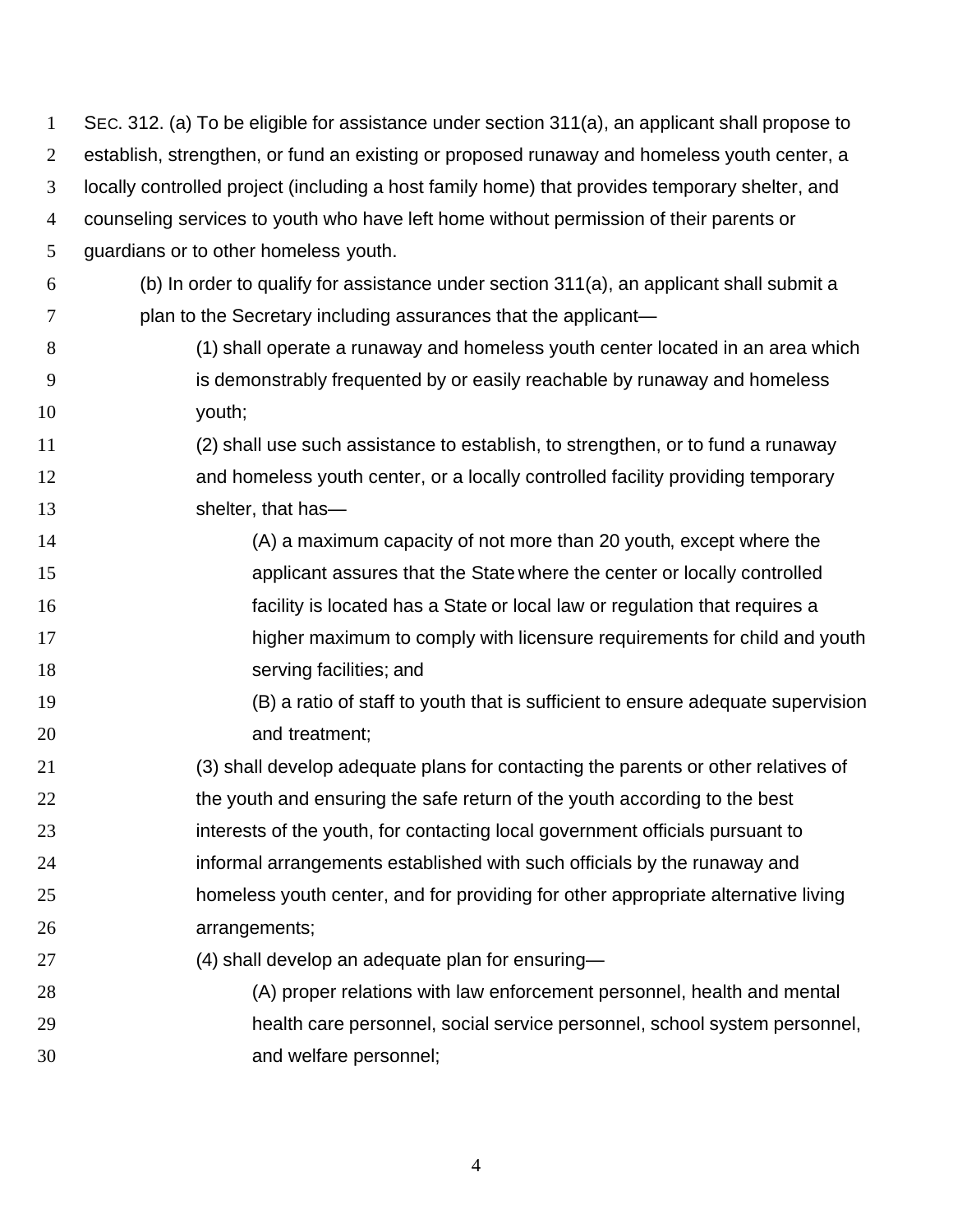- 1 2 3 4 5 6 7 8 9 10 11 12 13 14 15 16 17 18 19 20 21 22 23 24 25 26 27 28 29 30 31 (B) coordination with McKinney-Vento school district liaisons, designated under section 722(g)(1)(J)(ii) of the McKinney-Vento Homeless Assistance Act (42 U.S.C. 11432 $(g)(1)(J)(ii)$ ), to assure that runaway and homeless youth are provided information about the educational services available to such youth under subtitle B of title VII of that Act; and (C) the return of runaway and homeless youth from correctional institutions; (5) shall develop an adequate plan for providing counseling and aftercare services to such youth, for encouraging the involvement of their parents or legal guardians in counseling, and for ensuring, as possible, that aftercare services will be provided to those youth who are returned beyond the State in which the runaway and homeless youth center is located; (6) shall develop an adequate plan for establishing or coordinating with outreach programs designed to attract persons (including, where applicable, persons who are members of a cultural minority and persons with limited ability to speak English) who are eligible to receive services for which a grant under subsection (a) may be expended; (7) shall keep adequate statistical records profiling the youth and family members whom it serves (including youth who are not referred to out-of-home shelter services), except that records maintained on individual runaway and homeless youth shall not be disclosed without the consent of the individual youth and parent or legal guardian to anyone other than another agency compiling statistical records or a government agency involved in the disposition of criminal charges against an individual runaway and homeless youth, and reports or other documents based on such statistical records shall not disclose the identity of individual runaway and homeless youth; (8) shall submit annual reports to the Secretary detailing how the center has been able to meet the goals of its plans and reporting the statistical summaries required by paragraph (7); (9) shall demonstrate its ability to operate under accounting procedures and fiscal control devices as required by the Secretary;
	- 5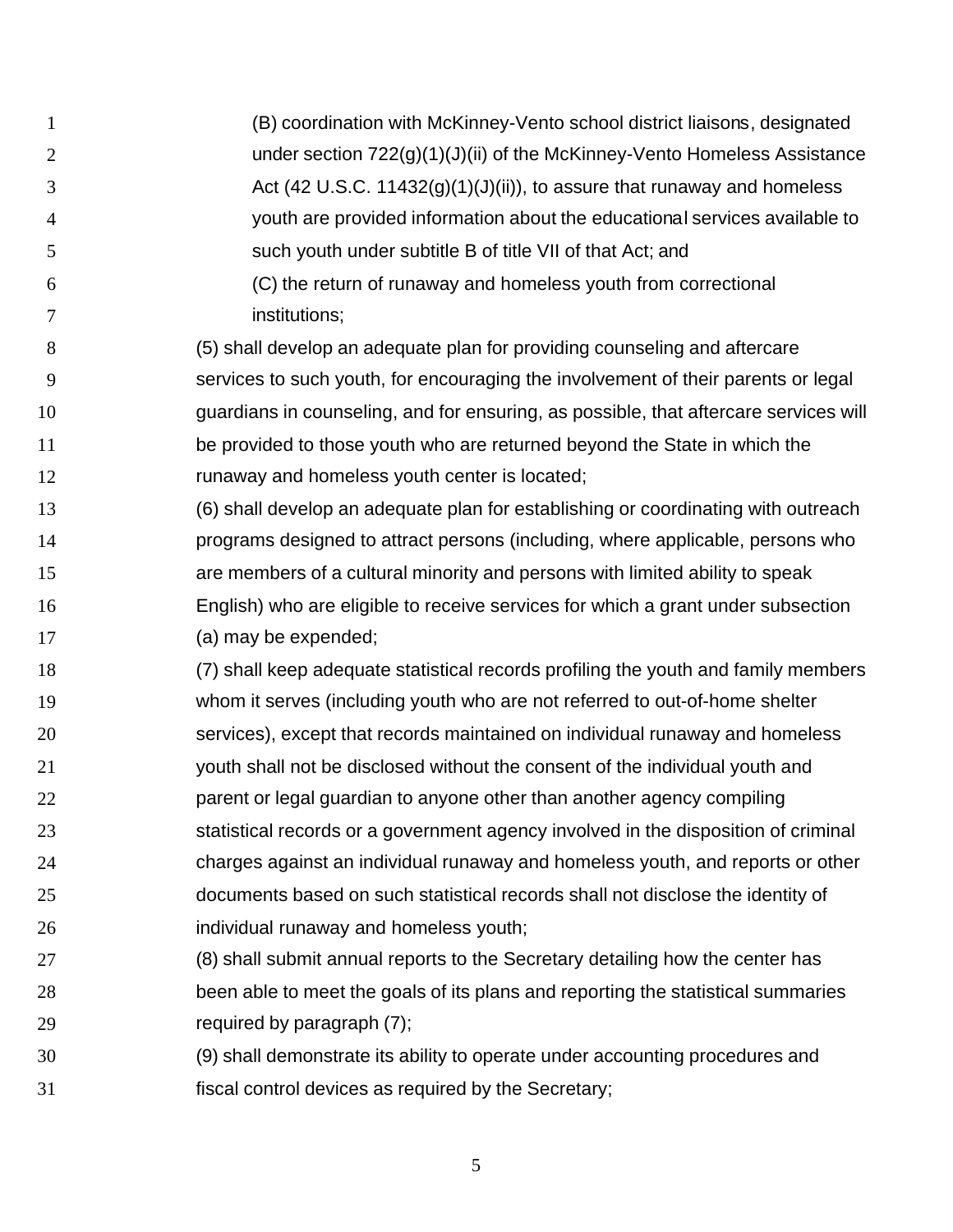| $\mathbf{1}$   | (10) shall submit a budget estimate with respect to the plan submitted by such             |
|----------------|--------------------------------------------------------------------------------------------|
| $\overline{2}$ | center under this subsection;                                                              |
| 3              | (11) shall supply such other information as the Secretary reasonably deems                 |
| 4              | necessary; and                                                                             |
| 5              | (12) shall submit to the Secretary an annual report that includes, with respect to         |
| 6              | the year for which the report is submitted-                                                |
| 7              | (A) information regarding the activities carried out under this part;                      |
| 8              | (B) the achievements of the project under this part carried out by the                     |
| 9              | applicant; and                                                                             |
| 10             | (C) statistical summaries describing-                                                      |
| 11             | (i) the number and the characteristics of the runaway and homeless                         |
| 12             | youth, and youth at risk of family separation, who participate in the                      |
| 13             | project; and                                                                               |
| 14             | (ii) the services provided to such youth by the project.                                   |
| 15             | (c) APPLICANTS PROVIDING STREET-BASED SERVICES.-To be eligible to use                      |
| 16             | assistance under section $311(a)(2)(C)(i)$ to provide street-based services, the applicant |
| 17             | shall include in the plan required by subsection (b) assurances that in providing such     |
| 18             | services the applicant will-                                                               |
| 19             | (1) provide qualified supervision of staff, including on-street supervision by             |
| 20             | appropriately trained staff;                                                               |
| 21             | (2) provide backup personnel for on-street staff;                                          |
| 22             | (3) provide initial and periodic training of staff who provide such services; and          |
| 23             | (4) conduct outreach activities for runaway and homeless youth, and street                 |
| 24             | youth.                                                                                     |
| 25             | (d) APPLICANTS PROVIDING HOME-BASED SERVICES.—To be eligible to use                        |
| 26             | assistance under section 311(a) to provide home-based services described in section        |
| 27             | $311(a)(2)(C)(ii)$ , an applicant shall include in the plan required by subsection (b)     |
| 28             | assurances that in providing such services the applicant will-                             |
| 29             | (1) provide counseling and information to youth and the families (including                |
| 30             | unrelated individuals in the family households) of such youth, including services          |
| 31             | relating to basic life skills, interpersonal skill building, educational advancement,      |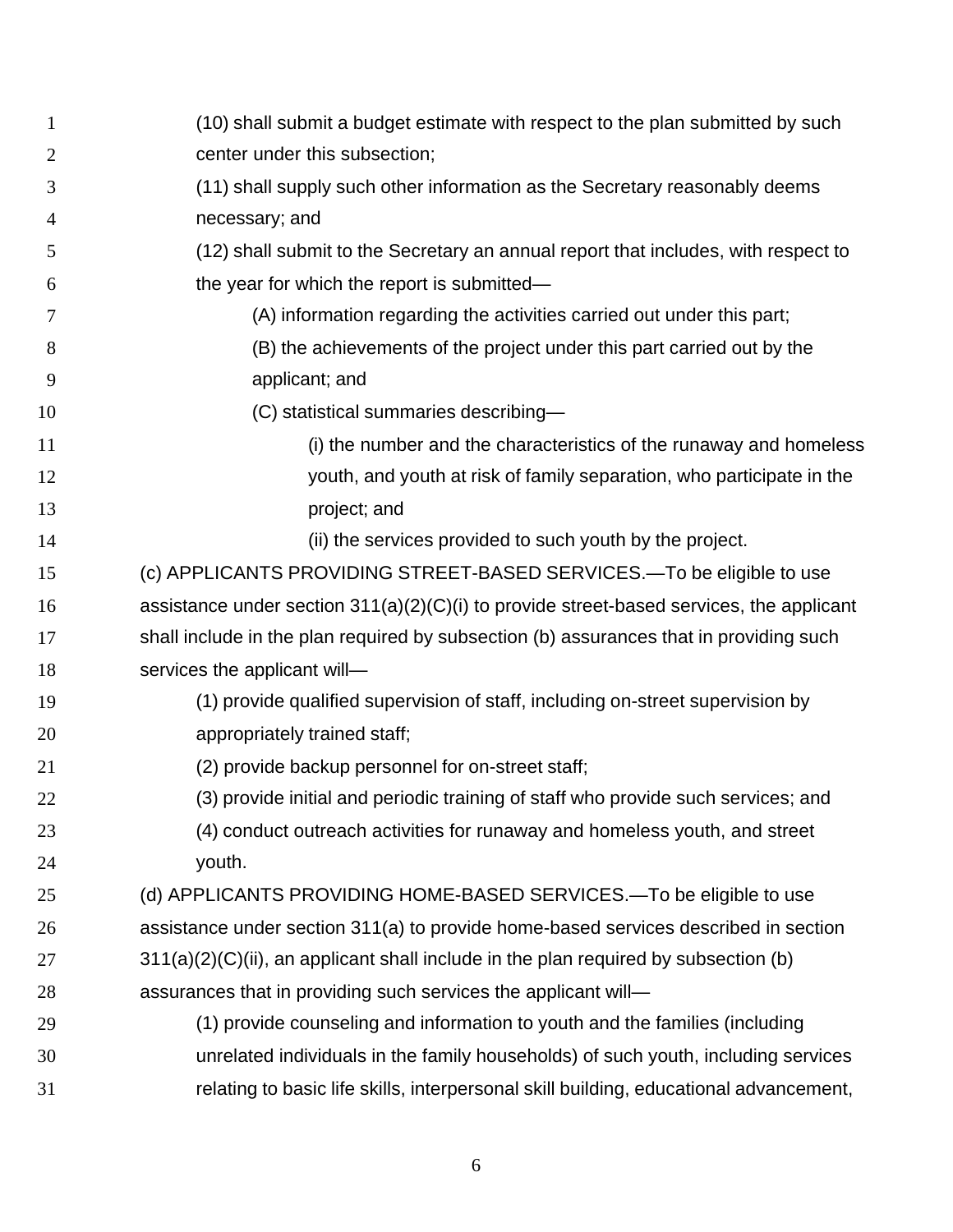| $\mathbf{1}$   | job attainment skills, mental and physical health care, parenting skills, financial   |
|----------------|---------------------------------------------------------------------------------------|
| $\overline{2}$ | planning, and referral to sources of other needed services;                           |
| 3              | (2) provide directly, or through an arrangement made by the applicant, 24-hour        |
| 4              | service to respond to family crises (including immediate access to temporary          |
| 5              | shelter for runaway and homeless youth, and youth at risk of separation from the      |
| 6              | family);                                                                              |
| 7              | (3) establish, in partnership with the families of runaway and homeless youth,        |
| 8              | and youth at risk of separation from the family, objectives and measures of           |
| 9              | success to be achieved as a result of receiving home-based services;                  |
| 10             | (4) provide initial and periodic training of staff who provide home-based services;   |
| 11             | and                                                                                   |
| 12             | $(5)$ ensure that-                                                                    |
| 13             | (A) caseloads will remain sufficiently low to allow for intensive (5 to 20            |
| 14             | hours per week) involvement with each family receiving such services;                 |
| 15             | and                                                                                   |
| 16             | (B) staff providing such services will receive qualified supervision.                 |
| 17             | (e) APPLICANTS PROVIDING DRUG ABUSE EDUCATION AND PREVENTION                          |
| 18             | SERVICES.-To be eligible to use assistance under section 311(a)(2)(C)(iii) to provide |
| 19             | drug abuse education and prevention services, an applicant shall include in the plan  |
| 20             | required by subsection (b)-                                                           |
| 21             | $(1)$ a description of-                                                               |
| 22             | (A) the types of such services that the applicant proposes to provide;                |
| 23             | (B) the objectives of such services; and                                              |
| 24             | (C) the types of information and training to be provided to individuals               |
| 25             | providing such services to runaway and homeless youth; and                            |
| 26             | (2) an assurance that in providing such services the applicant shall conduct          |
| 27             | outreach activities for runaway and homeless youth.                                   |
| 28             | (42 U.S.C. 5712)                                                                      |
| 29             |                                                                                       |
| 30             | <b>SEC. 313. APPROVAL OF APPLICATIONS</b>                                             |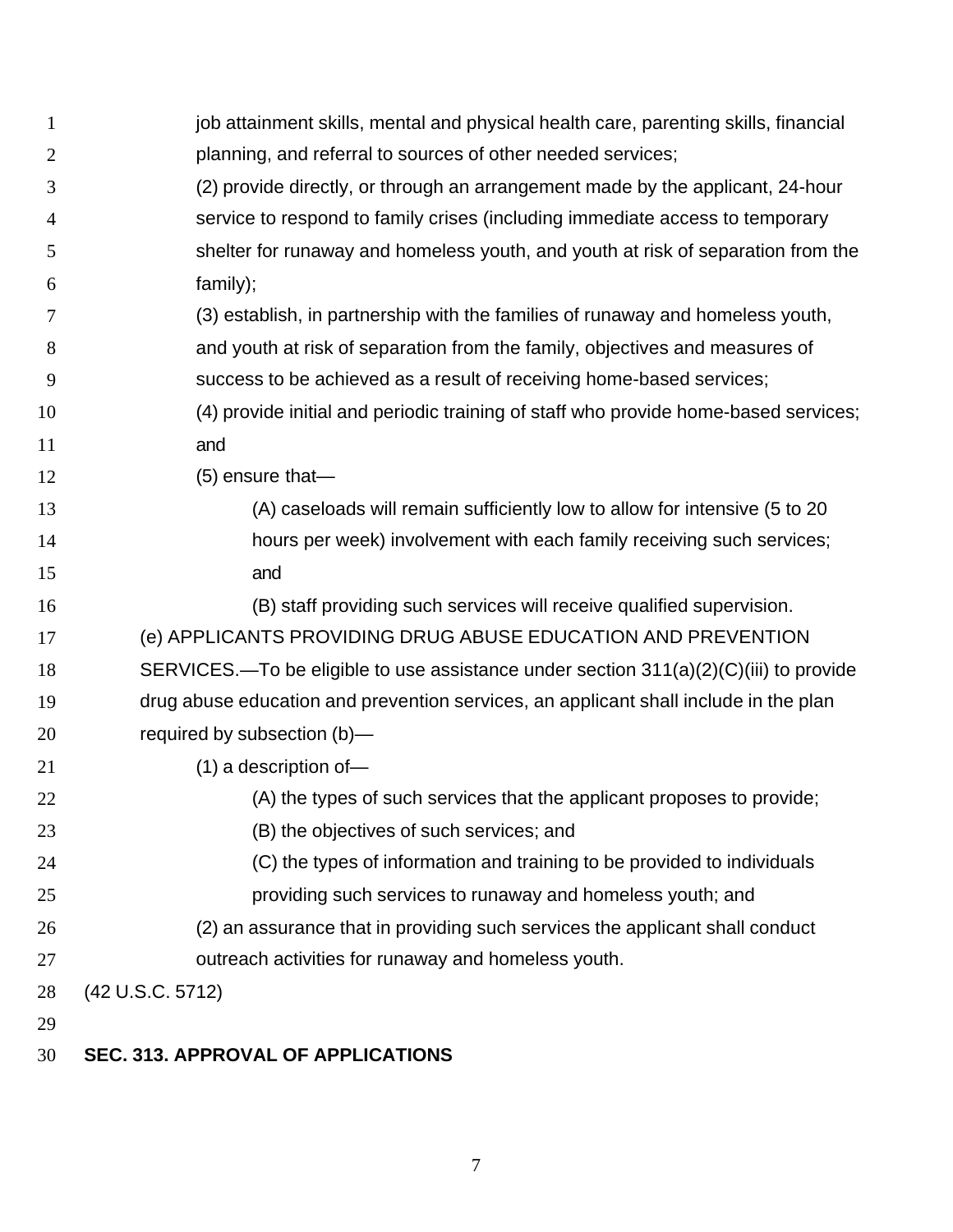| $\mathbf{1}$   | (a) IN GENERAL.—An application by a public or private entity for a grant under section              |
|----------------|-----------------------------------------------------------------------------------------------------|
| 2              | 311(a) may be approved by the Secretary after taking into consideration, with respect to            |
| 3              | the State in which such entity proposes to provide services under this part—                        |
| $\overline{4}$ | (1) the geographical distribution in such State of the proposed services under this                 |
| 5              | part for which all grant applicants request approval; and                                           |
| 6              | (2) which areas of such State have the greatest need for such services.                             |
| 7              | (b) PRIORITY.—In selecting applications for grants under section 311(a), the Secretary              |
| 8              | shall give priority to-                                                                             |
| 9              | (1) eligible applicants who have demonstrated experience in providing services to                   |
| 10             | runaway and homeless youth; and                                                                     |
| 11             | (2) eligible applicants that request grants of less than \$200,000.                                 |
| 12             | (42 U.S.C. 5713)                                                                                    |
| 13             |                                                                                                     |
| 14             | <b>GRANTS TO PRIVATE ENTITIES; STAFFING</b>                                                         |
| 15             |                                                                                                     |
| 16             | SEC. 314. Nothing in this title shall be construed to deny grants to private entities which are     |
| 17             | fully controlled by private boards or persons but which in other respects meet the requirements     |
| 18             | of this title and agree to be legally responsible for the operation of the runaway and homeless     |
| 19             | youth center and the programs, projects, and activities they carry out under this title. Nothing in |
| 20             | this title shall give the Federal Government control over the staffing and personnel decisions of   |
| 21             | facilities receiving Federal funds under this title.                                                |
| 22             | (42 U.S.C. 5714)                                                                                    |
| 23             |                                                                                                     |
| 24             | PART B-TRANSITIONAL LIVING GRANT PROGRAM                                                            |
| 25             |                                                                                                     |
| 26             | <b>AUTHORITY FOR PROGRAM</b>                                                                        |
| 27             |                                                                                                     |
| 28             | SEC. 321. The Secretary is authorized to make grants and to provide technical assistance to         |
| 29             | public and nonprofit private entities to establish and operate transitional living youth projects   |
| 30             | for homeless youth.                                                                                 |
| 31             | (42 U.S.C. 5714-1)                                                                                  |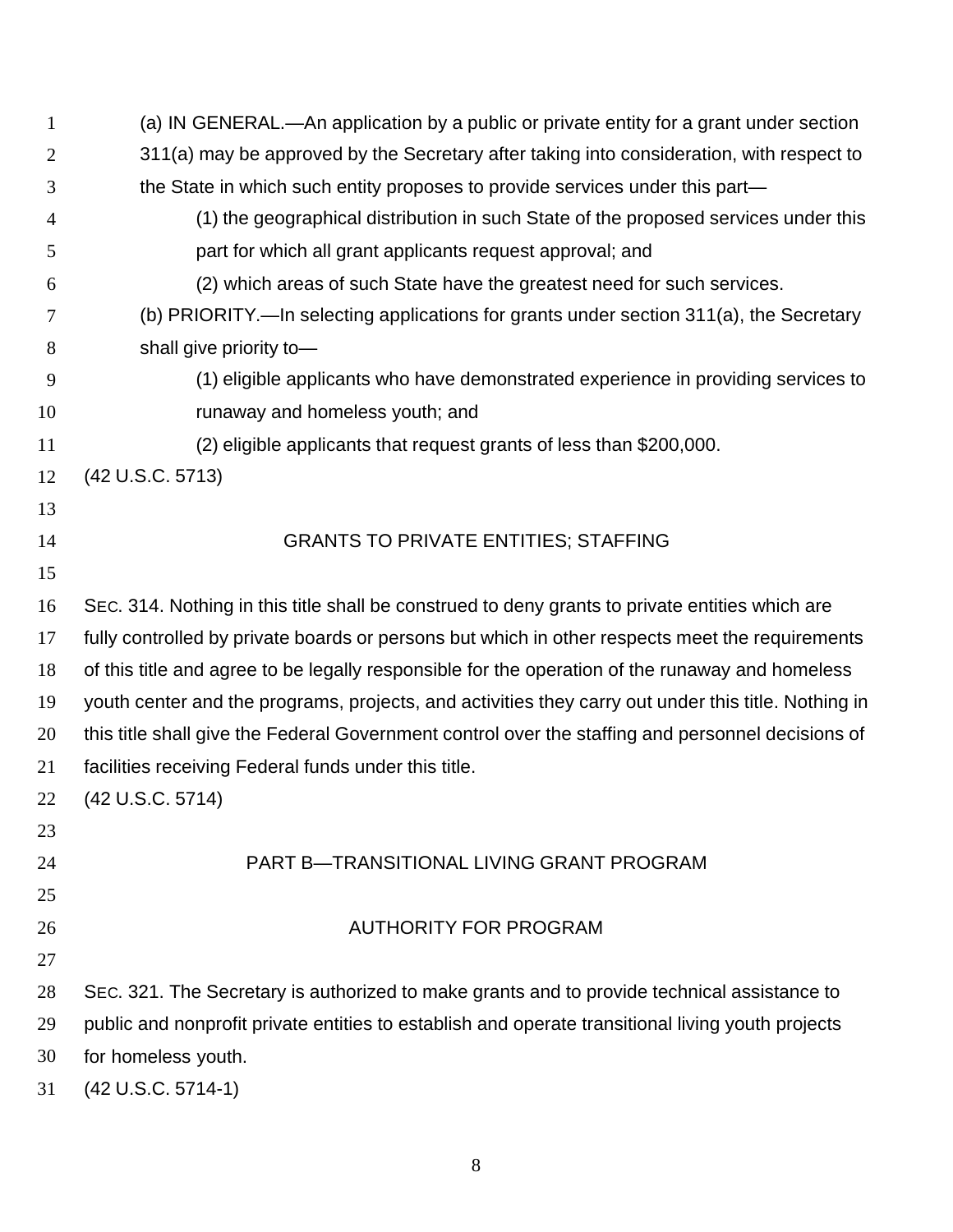| $\mathbf{1}$   |                                                                                                 |
|----------------|-------------------------------------------------------------------------------------------------|
| $\overline{2}$ | <b>ELIGIBILITY</b>                                                                              |
| 3              |                                                                                                 |
| $\overline{4}$ | SEC. 322. (a) To be eligible for assistance under this part, an applicant shall propose to      |
| 5              | establish, strengthen, or fund a transitional living youth project for homeless youth and shall |
| 6              | submit to the Secretary a plan in which such applicant agrees, as part of such project-         |
| $\tau$         | (1) to provide, directly or indirectly, shelter (such as group homes, including                 |
| 8              | maternity group homes, host family homes, and supervised apartments) and                        |
| 9              | services (including information and counseling services in basic life skills which              |
| 10             | shall include money management, budgeting, consumer education, and use of                       |
| 11             | credit, parenting skills (as appropriate), interpersonal skill building, educational            |
| 12             | advancement, job attainment skills, and mental and physical health care) to                     |
| 13             | homeless youth;                                                                                 |
| 14             | (2) to provide such shelter and such services to individual homeless youth                      |
| 15             | throughout a continuous period not to exceed 540 days, except that a youth in a                 |
| 16             | program under this part who is under the age of 18 years on the last day of the                 |
| 17             | 540-day period may, if otherwise qualified for the program, remain in the program               |
| 18             | until the earlier of the youth's $18th$ birthday or the $180th$ day after the end of the        |
| 19             | 540-day period;                                                                                 |
| 20             | (3) to provide, directly or indirectly, on-site supervision at each shelter facility that       |
| 21             | is not a family home;                                                                           |
| 22             | (4) that such shelter facility used to carry out such project shall have the capacity           |
| 23             | to accommodate not more than 20 individuals (excluding staff);                                  |
| 24             | (5) to provide a number of staff sufficient to ensure that all homeless youth                   |
| 25             | participating in such project receive adequate supervision and services;                        |
| 26             | (6) to provide a written transitional living plan to each youth based on an                     |
| 27             | assessment of such youth's needs, designed to help the transition from                          |
| 28             | supervised participation in such project to independent living or another                       |
| 29             | appropriate living arrangement;                                                                 |
| 30             | (7) to develop an adequate plan to ensure proper referral of homeless youth to                  |
| 31             | social service, law enforcement, educational (including post-secondary                          |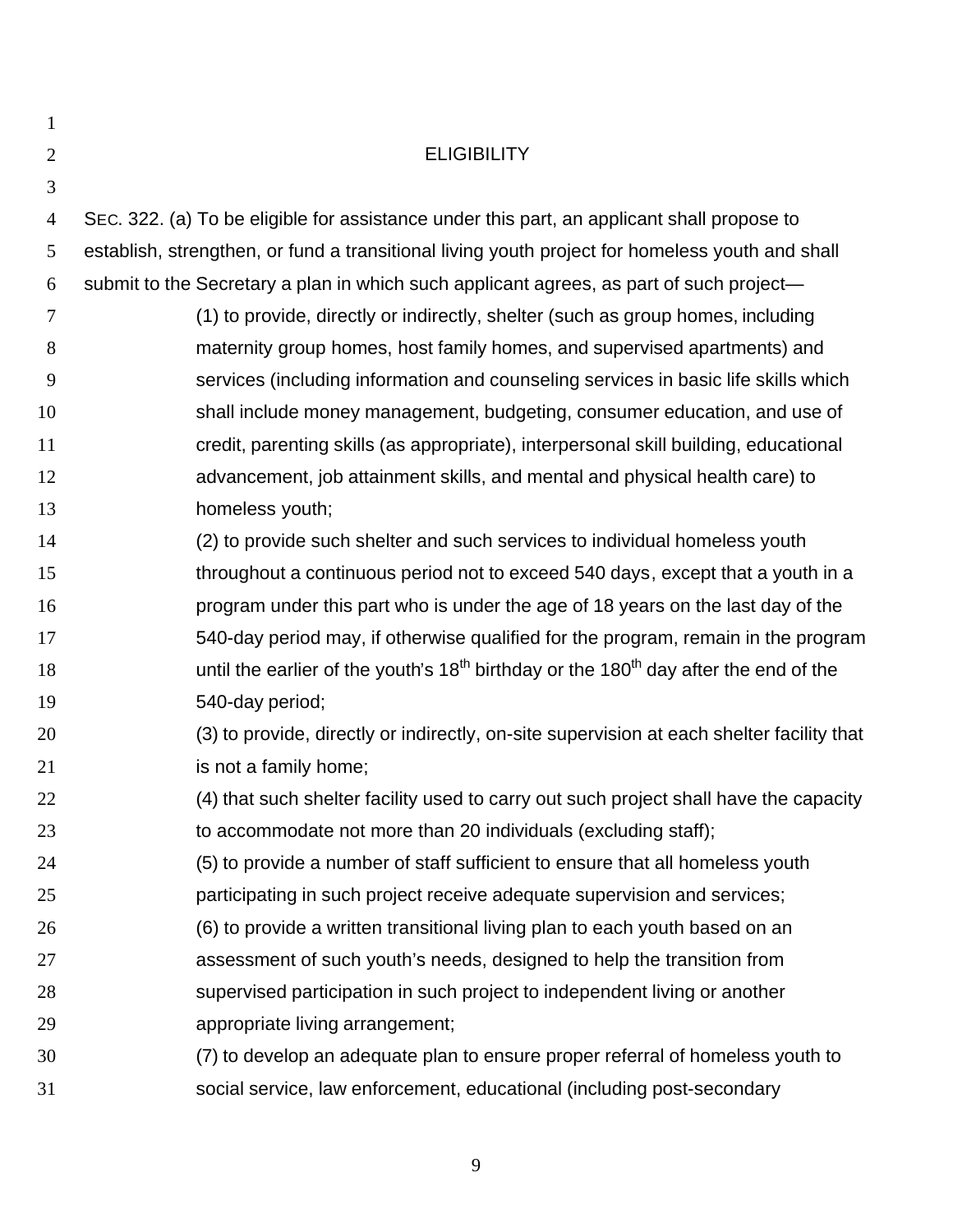1 2 3 4 5 6 7 8 9 10 11 12 13 14 15 16 17 18 19 20 21 22 23 24 25 26 27 28 29 30 31 education), vocational, training (including services and programs for youth available under the Workforce Investment Act of 1998), welfare (including programs under the Personal Responsibility and Work Opportunity Reconciliation Act of 1996), legal service, and health care programs and to help integrate and coordinate such services for youths; (8) to provide for the establishment of outreach programs designed to attract individuals who are eligible to participate in the project; (9) to submit to the Secretary an annual report that includes information regarding the activities carried out with funds under this part, the achievements of the project under this part carried out by the applicant and statistical summaries describing the number and the characteristics of the homeless youth who participate in such project, and the services provided to such youth by such project, in the year for which the report is submitted; (10) to implement such accounting procedures and fiscal control devices as the Secretary may require; (11) to submit to the Secretary an annual budget that estimates the itemized costs to be incurred in the year for which the applicant requests a grant under this part; (12) to keep adequate statistical records profiling homeless youth which it serves and not to disclose the identity of individual homeless youth in reports or other documents based on such statistical records; (13) not to disclose records maintained on individual homeless youth without the informed consent of the individual youth to anyone other than an agency compiling statistical records; (14) to provide to the Secretary such other information as the Secretary may reasonably require; and (15) to coordinate services with McKinney-Vento school district liaison, designated under section 722(g)(1)(J)(ii) of the McKinney-Vento Homeless Assistance Act (42 U.S.C. 11432 (g)(1)(J)(ii)), to assure that runaway and homeless youth are provided information about the educational services available to such youth under subtitle B of title VII of that Act.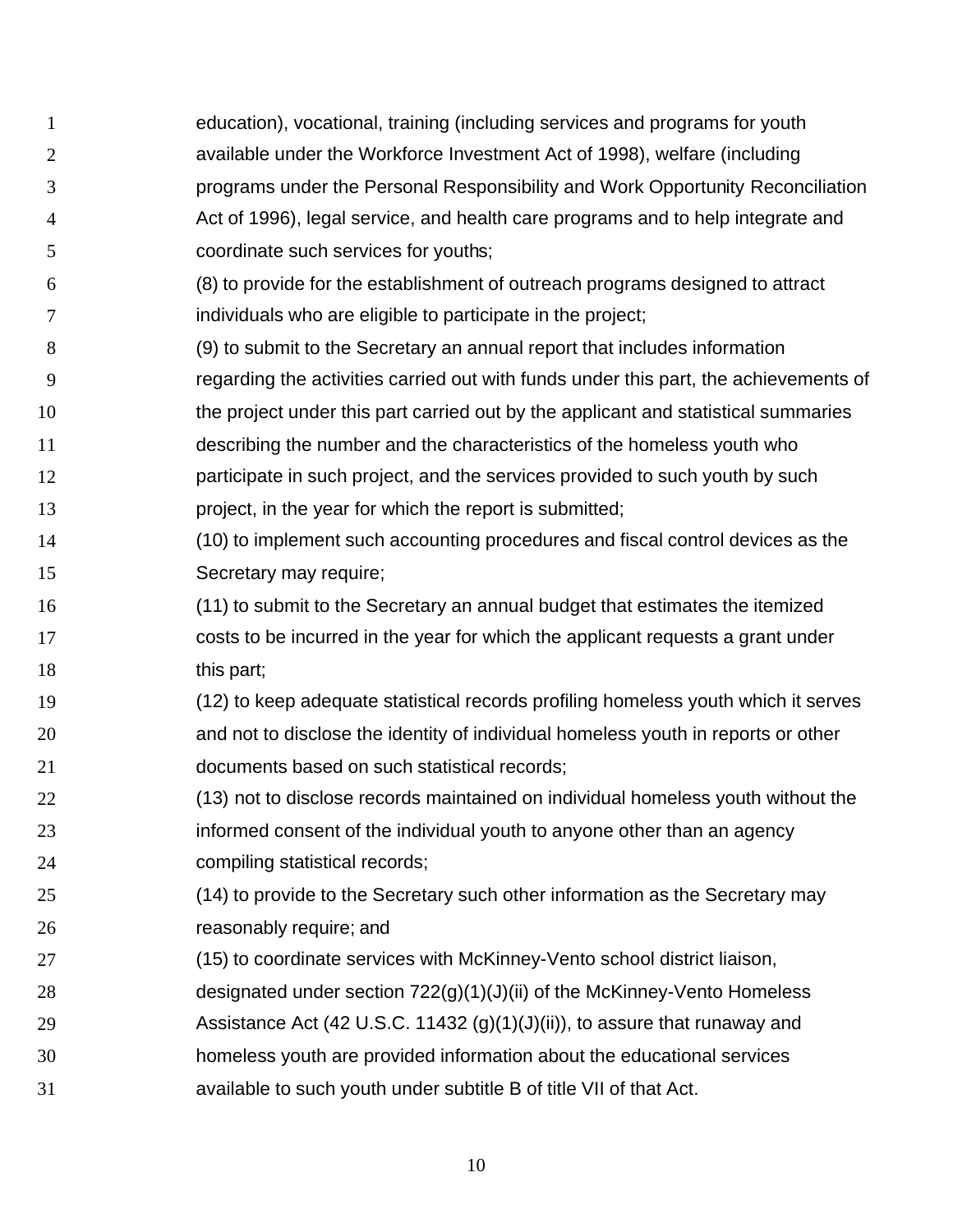| 1  | (b) In selecting eligible applicants to receive grants under this part, the Secretary shall   |
|----|-----------------------------------------------------------------------------------------------|
| 2  | give priority to entities that have experience in providing to homeless youth shelter and     |
| 3  | services of the types described in subsection (a)(1).                                         |
| 4  | (c) Definition- In this part, the term 'maternity group home' means a community-based,        |
| 5  | adult-supervised transitional living arrangement that provides pregnant or parenting          |
| 6  | youth and their children with a supportive and supervised living arrangement in which         |
| 7  | such pregnant or parenting youth are required to learn parenting skills, including child      |
| 8  | development, family budgeting, health and nutrition, and other skills to promote their        |
| 9  | long-term economic independence in order to ensure the well-being of their children.          |
| 10 | (42 U.S.C. 5714-2)                                                                            |
| 11 |                                                                                               |
| 12 | PART C-NATIONAL COMMUNICATIONS SYSTEM                                                         |
| 13 |                                                                                               |
| 14 | <b>AUTHORITY TO MAKE GRANTS</b>                                                               |
| 15 |                                                                                               |
| 16 | SEC. 331. The Secretary shall make grants for a national communication system to assist       |
| 17 | runaway and homeless youth in communicating with their families and with service providers.   |
| 18 | The Secretary shall give priority to grant applicants that have experience in providing       |
| 19 | telephone services to runaway and homeless youth.                                             |
| 20 | $(42 U.S.C. 5714-11)$                                                                         |
| 21 |                                                                                               |
| 22 | PART D-COORDINATING, TRAINING, RESEARCH, AND OTHER ACTIVITIES                                 |
| 23 |                                                                                               |
| 24 | SEC. 341. COORDINATION.                                                                       |
| 25 | With respect to matters relating to the health, education, employment, and housing of runaway |
| 26 | and homeless youth, the Secretary-                                                            |
| 27 | (1) in conjunction with the Attorney General, shall coordinate the activities of agencies     |
| 28 | of the Department of Health and Human Services with activities under any other Federal        |
| 29 | juvenile crime control, prevention, and juvenile offender accountability program and with     |
| 30 | the activities of other Federal entities;                                                     |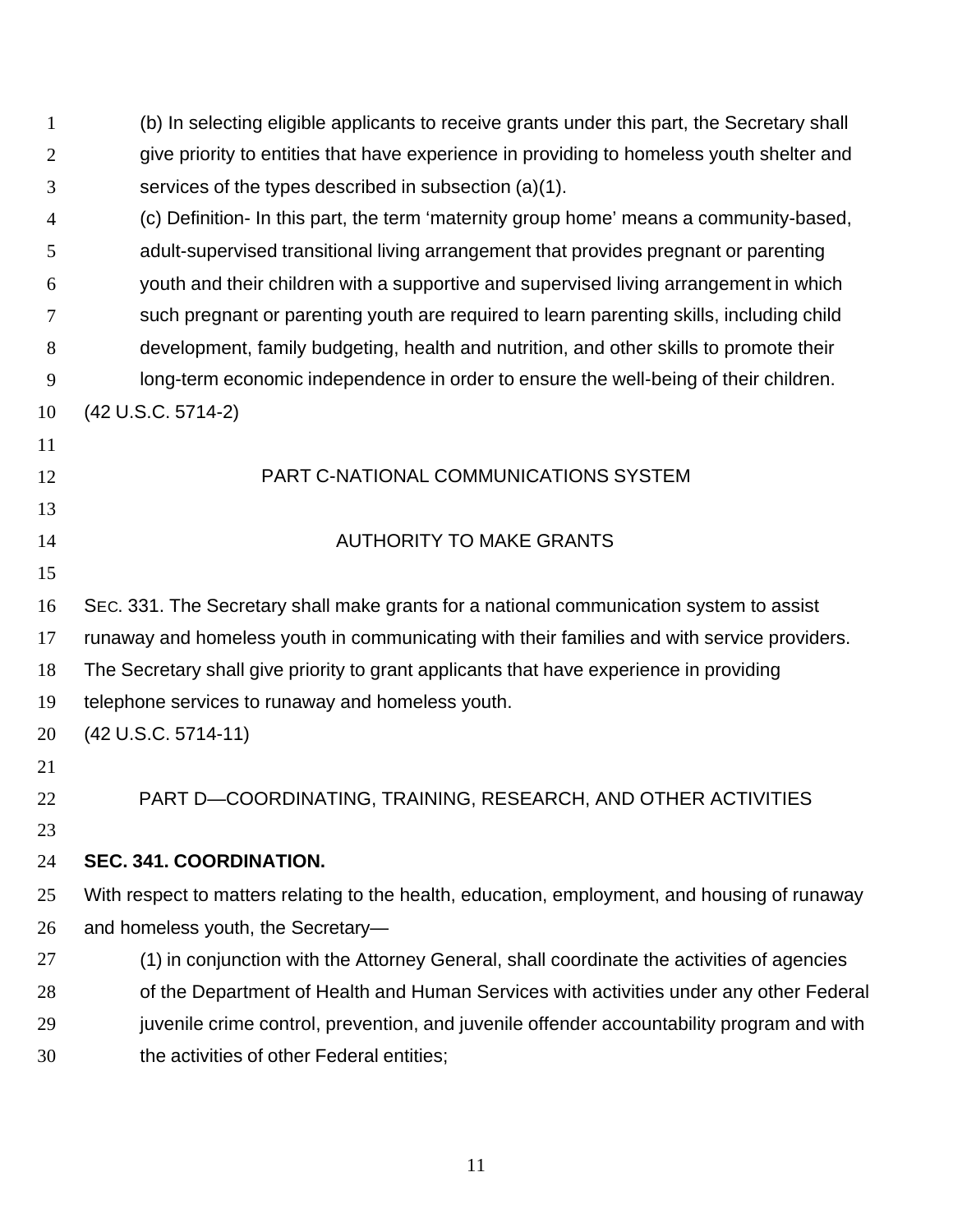| $\mathbf{1}$   | (2) shall coordinate the activities of agencies of the Department of Health and Human              |
|----------------|----------------------------------------------------------------------------------------------------|
| 2              | Services with the activities of other Federal entities and with the activities of entities that    |
| 3              | are eligible to receive grants under this title; and                                               |
| $\overline{4}$ | (3) shall consult, as appropriate, the Secretary of Housing and Urban Development to               |
| 5              | ensure coordination of programs and services for homeless youth.                                   |
| 6              | (42 U.S.C. 5714-21)                                                                                |
| 7              |                                                                                                    |
| 8              | <b>GRANTS FOR TECHNICAL ASSISTANCE AND TRAINING</b>                                                |
| 9              |                                                                                                    |
| 10             | SEC. 342. The Secretary may make grants to statewide and regional nonprofit organizations          |
| 11             | (and combinations of such organizations) to provide technical assistance and training to public    |
| 12             | and private entities (and combinations of such entities) that are eligible to receive grants under |
| 13             | this title, for the purpose of carrying out the programs, projects, or activities for which such   |
| 14             | grants are made.                                                                                   |
| 15             | (42 U.S.C. 5714-22)                                                                                |
| 16             |                                                                                                    |
| 17             | AUTHORITY TO MAKE GRANTS FOR RESEARCH, EVALUATION, DEMONSTRATION,                                  |
| 18             | AND SERVICE PROJECTS                                                                               |
| 19             |                                                                                                    |
| 20             | SEC. 343. (a) The Secretary may make grants to States, localities, and private entities (and       |
| 21             | combinations of such entities) to carry out research, evaluation, demonstration, and service       |
| 22             | projects regarding activities under this title designed to increase knowledge concerning, and to   |
| 23             | improve services for, runaway youth and homeless youth.                                            |
| 24             | (b) In selecting among applications for grants under subsection (a), the Secretary shall           |
| 25             | give special consideration to proposed projects relating to-                                       |
| 26             | (1) youth who repeatedly leave and remain away from their homes;                                   |
| 27             | (2) transportation of runaway youth and homeless youth in connection with                          |
| 28             | services authorized to be provided under this title;                                               |
| 29             | (3) the special needs of runaway youth and homeless youth programs in rural                        |
| 30             | areas;                                                                                             |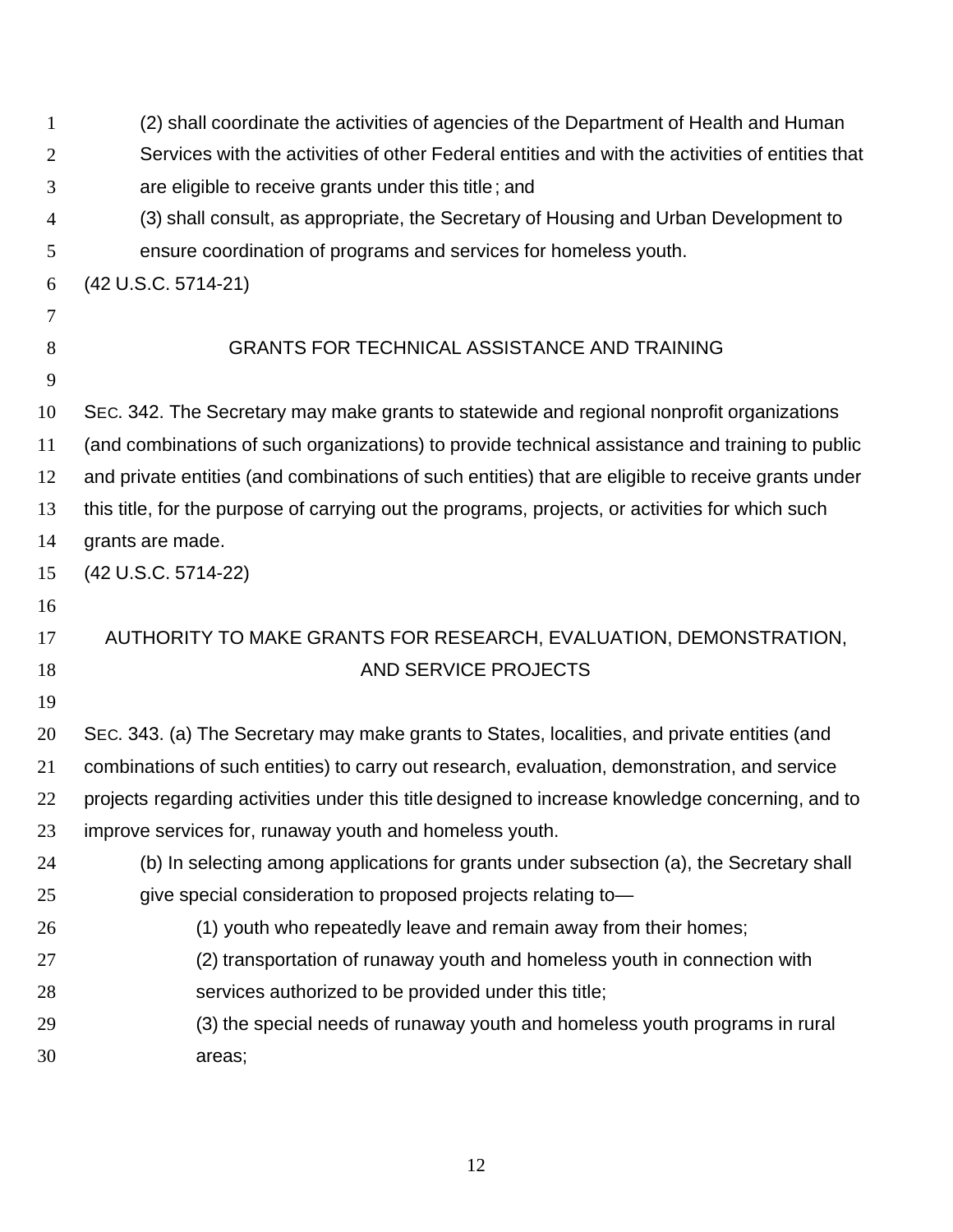| 1              | (4) the special needs of programs that place runaway youth and homeless youth                  |
|----------------|------------------------------------------------------------------------------------------------|
| $\overline{2}$ | in host family homes;                                                                          |
| 3              | $(5)$ staff training in-                                                                       |
| $\overline{4}$ | (A) the behavioral and emotional effects of sexual abuse and assault;                          |
| 5              | (B) responding to youth who are showing effects of sexual abuse and                            |
| 6              | assault; and                                                                                   |
| 7              | (C) agency-wide strategies for working with runaway and homeless youth                         |
| 8              | who have been sexually victimized;                                                             |
| 9              | (6) innovative methods of developing resources that enhance the establishment                  |
| 10             | or operation of runaway and homeless youth centers;                                            |
| 11             | (7) training for runaway youth and homeless youth, and staff training, related to              |
| 12             | preventing and obtaining treatment for infection by the human immunodeficiency                 |
| 13             | virus (HIV);                                                                                   |
| 14             | (8) increasing access to health care (including mental health care) for runaway                |
| 15             | youth and homeless youth; and                                                                  |
| 16             | (9) increasing access to education for runaway youth and homeless youth.                       |
| 17             | (c) In selecting among applicants for grants under subsection (a), the Secretary shall         |
| 18             | give priority to applicants who have experience working with runaway youth or                  |
| 19             | homeless youth.                                                                                |
| 20             | (42 U.S.C. 5714-23)                                                                            |
| 21             |                                                                                                |
| 22             | DEMONSTRATION PROJECTS TO PROVIDE SERVICES TO YOUTH IN RURAL AREAS                             |
| 23             |                                                                                                |
| 24             | SEC. 344. (a)(1) The Secretary may make grants on a competitive basis to States, localities,   |
| 25             | and private entities (and combinations of such entities) to provide services (including        |
| 26             | transportation) authorized to be provided under part A, to runaway and homeless youth in rural |
| 27             | areas.                                                                                         |
| 28             | (2)(A) Each grant made under paragraph (1) may not exceed \$100,000.                           |
| 29             | (B) In each fiscal year for which funds are appropriated to carry out this section, grants     |
| 30             | shall be made under paragraph (1) to eligible applicants to carry out projects in not          |
| 31             | fewer than 10 States.                                                                          |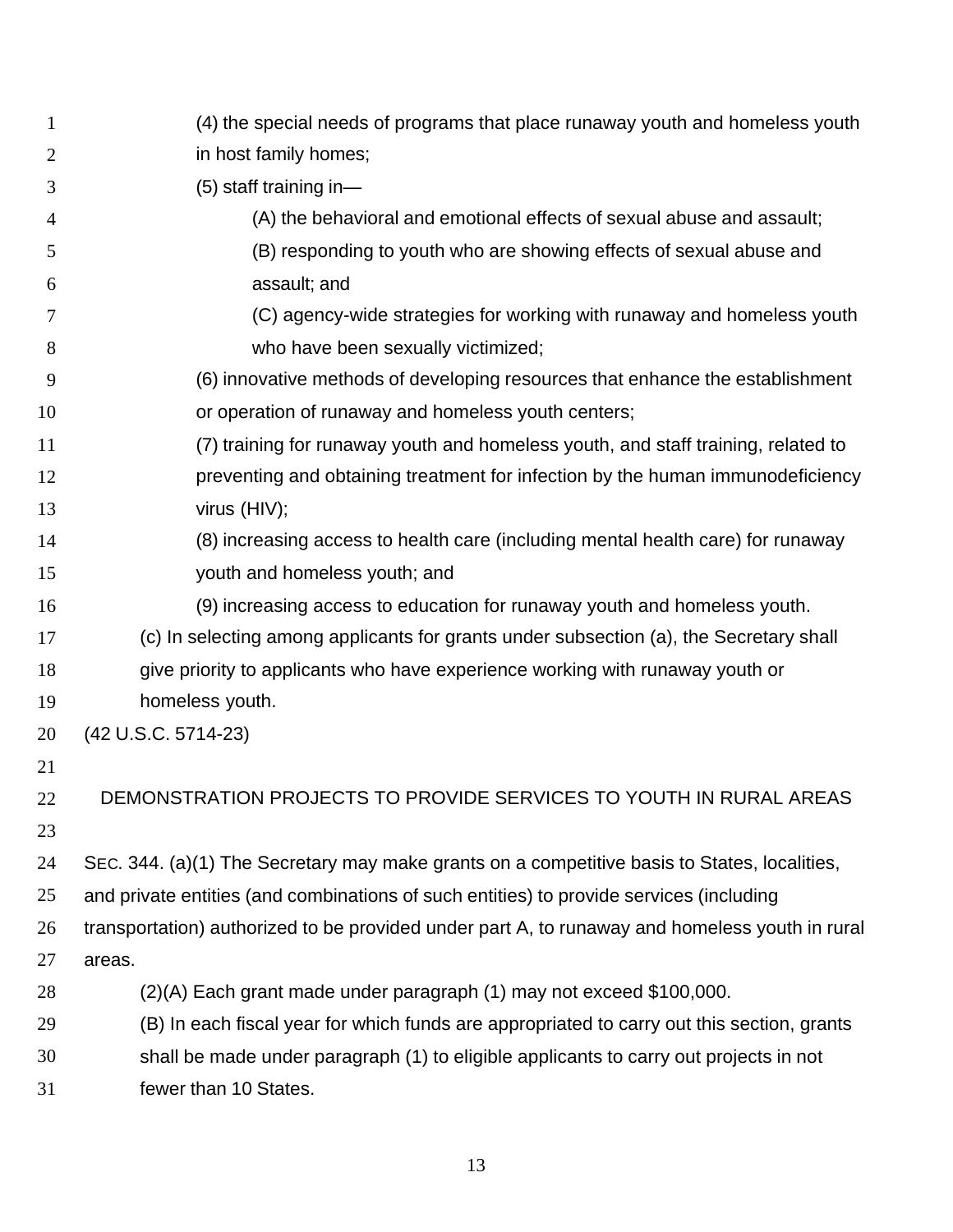| $\mathbf{1}$   | (C) Not more than 2 grants may be made under paragraph (1) in each fiscal year to           |
|----------------|---------------------------------------------------------------------------------------------|
| $\overline{2}$ | carry out projects in a particular State.                                                   |
| 3              | (3) Each eligible applicant that receives a grant for a fiscal year to carry out a project  |
| $\overline{4}$ | under this section shall have priority to receive a grant for the subsequent fiscal year to |
| 5              | carry out a project under this section.                                                     |
| 6              | (b) To be eligible to receive a grant under subsection (a), an applicant shall—             |
| 7              | (1) submit to the Secretary an application in such form and containing such                 |
| 8              | information and assurances as the Secretary may require by rule; and                        |
| 9              | (2) propose to carry out such project in a geographical area that-                          |
| 10             | (A) has a population under 20,000;                                                          |
| 11             | (B) is located outside a Standard Metropolitan Statistical Area; and                        |
| 12             | (C) agree to provide to the Secretary an annual report identifying—                         |
| 13             | (i) the number of runaway and homeless youth who receive                                    |
| 14             | services under the project carried out by the applicant;                                    |
| 15             | (ii) the types of services authorized under part A that were needed                         |
| 16             | by, but not provided to, such youth in the geographical area served                         |
| 17             | by the project;                                                                             |
| 18             | (iii) the reasons the services identified under clause (ii) were not                        |
| 19             | provided by the project; and                                                                |
| 20             | (iv) such other information as the Secretary may require.                                   |
| 21             | (42 U.S.C. 5714-24)                                                                         |
| 22             |                                                                                             |
| 23             |                                                                                             |
| 24             | <b>PART E-SEXUAL ABUSE PREVENTION PROGRAM</b>                                               |
| 25             |                                                                                             |
| 26             | <b>SEC. 351. AUTHORITY TO MAKE GRANTS.</b>                                                  |
| 27             | (a) IN GENERAL.-The Secretary may make grants to nonprofit private agencies for             |
| 28             | the purpose of providing street-based services to runaway and homeless, and street          |
| 29             | youth, who have been subjected to, or are at risk of being subjected to, sexual abuse,      |
| 30             | prostitution, or sexual exploitation.                                                       |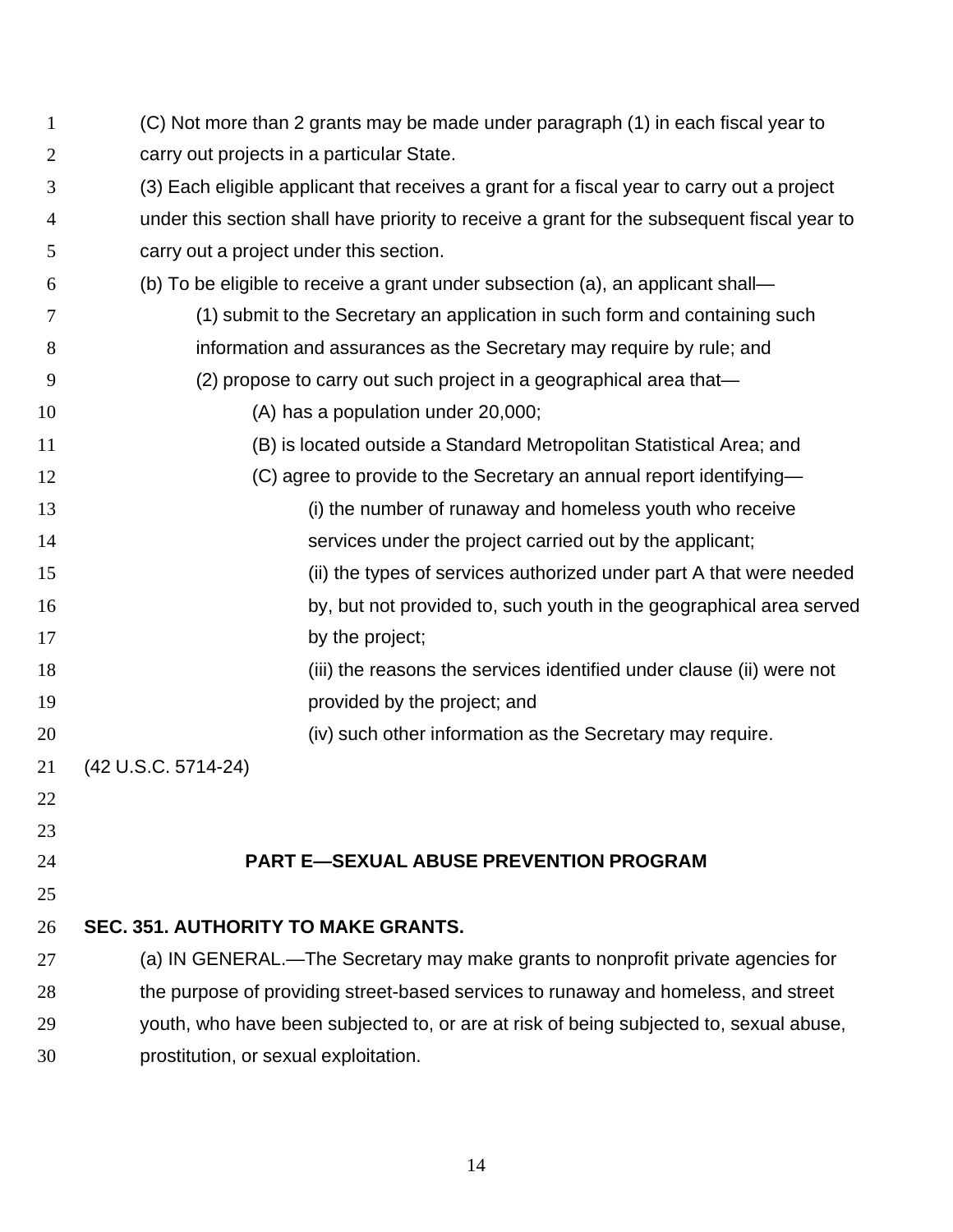| $\mathbf{1}$   | (b) PRIORITY.—In selecting applicants to receive grants under subsection (a), the                |
|----------------|--------------------------------------------------------------------------------------------------|
| 2              | Secretary shall give priority to nonprofit private agencies that have experience in              |
| 3              | providing services to runaway and homeless, and street youth.                                    |
| $\overline{4}$ | (42 U.S.C. 5714-41)                                                                              |
| 5              |                                                                                                  |
| 6              | <b>PART F-GENERAL PROVISIONS</b>                                                                 |
| 7              |                                                                                                  |
| 8              | ASSISTANCE TO POTENTIAL GRANTEES                                                                 |
| 9              |                                                                                                  |
| 10             | SEC. 380. The Secretary shall provide informational assistance to potential grantees interested  |
| 11             | in establishing runaway and homeless youth centers and transitional living youth projects.       |
| 12             | (42 U.S.C. 5714a)                                                                                |
| 13             |                                                                                                  |
| 14             | LEASE OF SURPLUS FEDERAL FACILITIES FOR USE AS RUNAWAY AND HOMELESS                              |
| 15             | YOUTH CENTERS OR AS TRANSITIONAL LIVING YOUTH SHELTER FACILITIES                                 |
| 16             |                                                                                                  |
| 17             | SEC. 381. (a) The Secretary may enter into cooperative lease arrangements with States,           |
| 18             | localities, and nonprofit private agencies to provide for the use of appropriate surplus Federal |
| 19             | facilities transferred by the General Services Administration to the Department of Health and    |
| 20             | Human Services for use as runaway and homeless youth centers or as transitional living youth     |
| 21             | shelter facilities if the Secretary determines that-                                             |
| 22             | (1) the applicant involved has suitable financial support necessary to operate a                 |
| 23             | runaway and homeless youth center or transitional living youth project, as the                   |
| 24             | case may be, under this title;                                                                   |
| 25             | (2) the applicant is able to demonstrate the program expertise required to                       |
| 26             | operate such center in compliance with this title, whether or not the applicant is               |
| 27             | receiving a grant under this part; and                                                           |
| 28             | (3) the applicant has consulted with and obtained the approval of the chief                      |
| 29             | executive officer of the unit of general local government in which the facility is               |
| 30             | located.                                                                                         |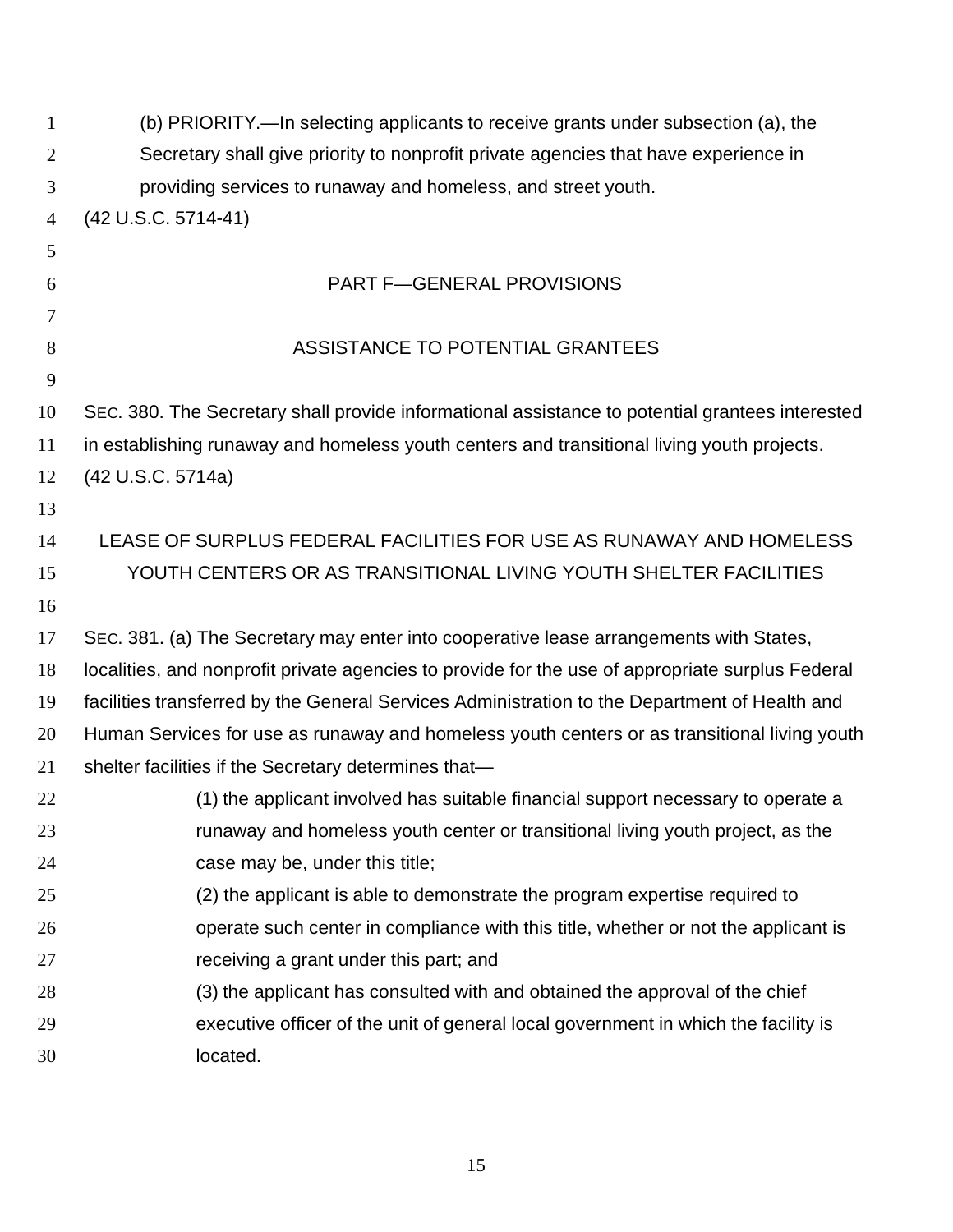- 1 2 3 (b)(1) Each facility made available under this section shall be made available for a period of not less than 2 years, and no rent or fee shall be charged to the applicant in connection with use of such facility.
- 4 5 6 7 8 (2) Any structural modifications or additions to facilities made available under this section shall become the property of the United States. All such modifications or additions may be made only after receiving the prior written consent of the Secretary or other appropriate officer of the Department of Health and Human Services.
- 9 (42 U.S.C. 5714b)
- 10

## 11 **SEC. 382. REPORTS.**

12

13 14 (a) IN GENERAL.—Not later than April 1, 2000, and biennially thereafter, the Secretary shall submit, to the Committee on Education and the Workforce of the House of Representatives

15 and the Committee on the Judiciary of the Senate, a report on the status, activities, and

16 accomplishments of entities that receive grants under parts A, B, C, D, and E, with particular

- 17 attention to—
- 18 19 (1) in the case of centers funded under part A, the ability or effectiveness of such centers in—
- 20 (A) alleviating the problems of runaway and homeless youth;
- 21 (B) if applicable or appropriate, reuniting such youth with their families and
- 22 23 encouraging the resolution of intrafamily problems through counseling and other services;
- 24 25 (C) strengthening family relationships and encouraging stable living conditions for such youth; and
- 26 (D) assisting such youth to decide upon a future course of action; and
- 27 (2) in the case of projects funded under part B—
- 28 (A) the number and characteristics of homeless youth served by such projects;
- 29 (B) the types of activities carried out by such projects;
- 30 31 (C) the effectiveness of such projects in alleviating the problems of homeless youth;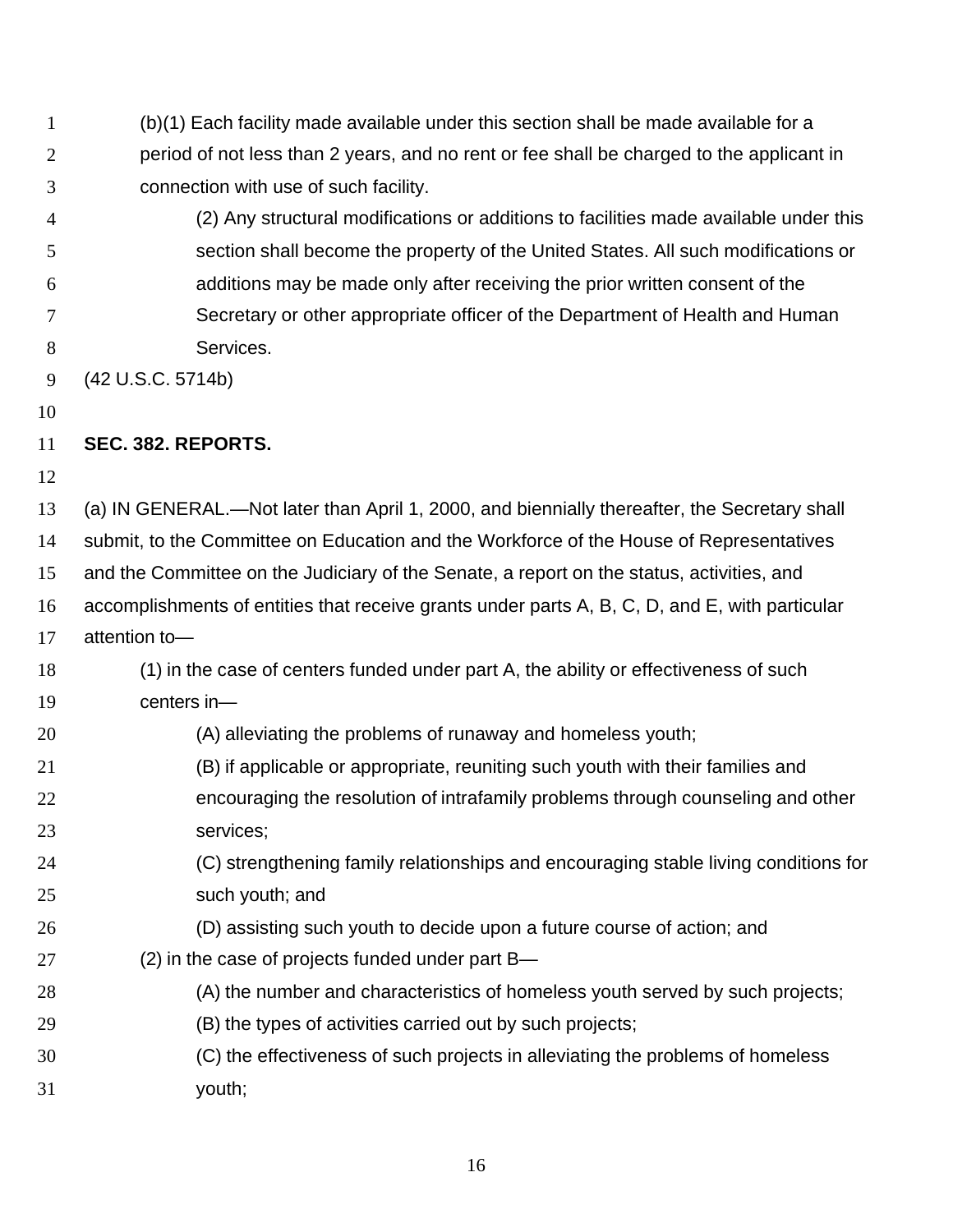| 1                   | (D) the effectiveness of such projects in preparing homeless youth for self-                                                               |
|---------------------|--------------------------------------------------------------------------------------------------------------------------------------------|
| 2                   | sufficiency;                                                                                                                               |
| 3<br>$\overline{4}$ | (E) the effectiveness of such projects in assisting homeless youth to decide upon<br>future education, employment, and independent living; |
| 5                   | (F) the ability of such projects to encourage the resolution of intrafamily problems                                                       |
| 6                   | through counseling and development of self-sufficient living skills; and                                                                   |
| $\tau$              | (G) activities and programs planned by such projects for the following fiscal year.                                                        |
| 8                   | (b) CONTENTS OF REPORTS.—The Secretary shall include in each report submitted under                                                        |
| 9                   | subsection (a), summaries of-                                                                                                              |
| 10                  | (1) the evaluations performed by the Secretary under section 386; and                                                                      |
| 11                  |                                                                                                                                            |
|                     | (2) descriptions of the qualifications of, and training provided to, individuals involved in<br>carrying out such evaluations.             |
| 12                  |                                                                                                                                            |
| 13<br>14            | (42 U.S.C. 5715)                                                                                                                           |
|                     | <b>FEDERAL SHARE</b>                                                                                                                       |
| 15                  |                                                                                                                                            |
| 16                  | Sec. 383. (a) The Federal share for the renovation of existing structures, the provision of                                                |
| 17                  | counseling services, staff training, and the general costs of operations of such facility's budget                                         |
| 18                  | for any fiscal year shall be 90 per centum. The non-Federal share may be in cash or in kind,                                               |
| 19                  | fairly evaluated by the Secretary including plant, equipment, or services.                                                                 |
| 20                  | (b) Payments under this section may be made in installments, in advance, or by way of                                                      |
| 21                  | reimbursement, with necessary adjustments on account of overpayments or                                                                    |
| 22                  | underpayments.                                                                                                                             |
| 23                  | (42 U.S.C. 5716)                                                                                                                           |
| 24                  |                                                                                                                                            |
| 25                  | <b>RECORDS</b>                                                                                                                             |
| 26                  |                                                                                                                                            |
| 27                  | SEC. 384. Records containing the identity of individual youth pursuant to this Act may under no                                            |
| 28                  | circumstances be disclosed or transferred to any individual or to any public or private agency.                                            |
| 29                  | (42 U.S.C. 5731)                                                                                                                           |
| 30                  |                                                                                                                                            |
| 31                  |                                                                                                                                            |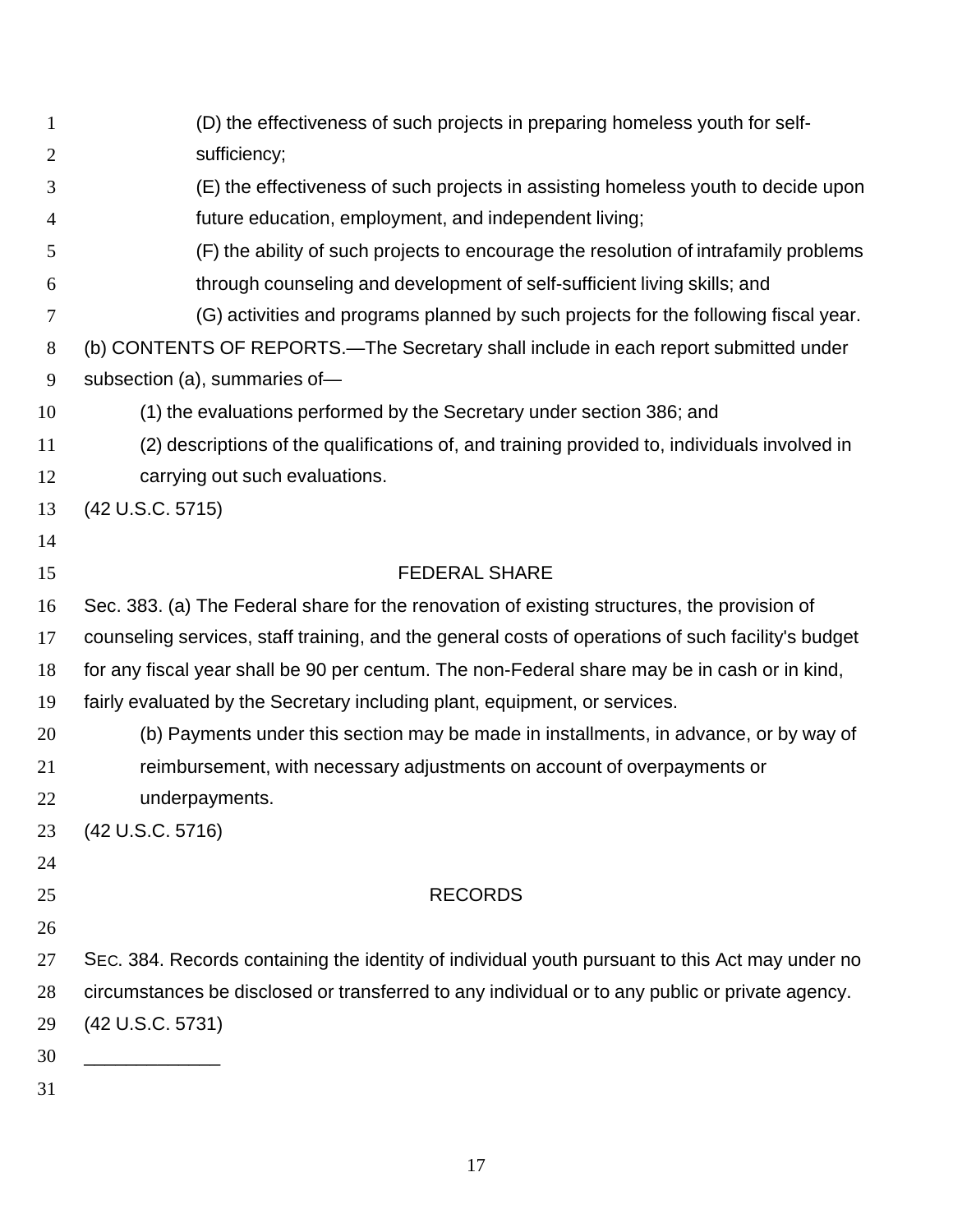| $\mathbf{1}$ | SEC. 385. CONSOLIDATED REVIEW OF APPLICATIONS.                                              |
|--------------|---------------------------------------------------------------------------------------------|
| 2            | With respect to funds available to carry out parts A, B, C, D, and E, nothing in this title |
| 3            | shall be construed to prohibit the Secretary from-                                          |
| 4            | (1) announcing, in a single announcement, the availability of funds for grants              |
| 5            | under 2 or more of such parts; and                                                          |
| 6            | (2) reviewing applications for grants under 2 or more of such parts in a single,            |
| 7            | consolidated application review process.                                                    |
| 8            |                                                                                             |
| 9            | SEC. 386. EVALUATION AND INFORMATION.                                                       |
| 10           | (a) IN GENERAL.—If a grantee receives grants for 3 consecutive fiscal years under part      |
| 11           | A, B, C, D, or E (in the alternative), then the Secretary shall evaluate such grantee on-   |
| 12           | site, not less frequently than once in the period of such 3 consecutive fiscal years, for   |
| 13           | purposes of-                                                                                |
| 14           | (1) determining whether such grants are being used for the purposes for which               |
| 15           | such grants are made by the Secretary;                                                      |
| 16           | (2) collecting additional information for the report required by section $384^2$ ; and      |
| 17           | (3) providing such information and assistance to such grantee as will enable such           |
| 18           | grantee to improve the operation of the centers, projects, and activities for which         |
| 19           | such grants are made.                                                                       |
| 20           | (b) COOPERATION.—Recipients of grants under this title shall cooperate with the             |
| 21           | Secretary's efforts to carry out evaluations, and to collect information, under this title. |
| 22           |                                                                                             |
| 23           | SEC. 387. DEFINITIONS.                                                                      |
| 24           |                                                                                             |
| 25           | In this title:                                                                              |
| 26           | (1) DRUG ABUSE EDUCATION AND PREVENTION SERVICES.—The term                                  |
| 27           | "drug abuse education and prevention services"-                                             |

 $\overline{a}$ 

**\***Note: It appears that the mention of section 384 under (a)(2) is a mistake. Later in the new legislation when the numbers are redesignated, Section 384 is Records. There is no report required in the Records section. The proper reference is to section 382.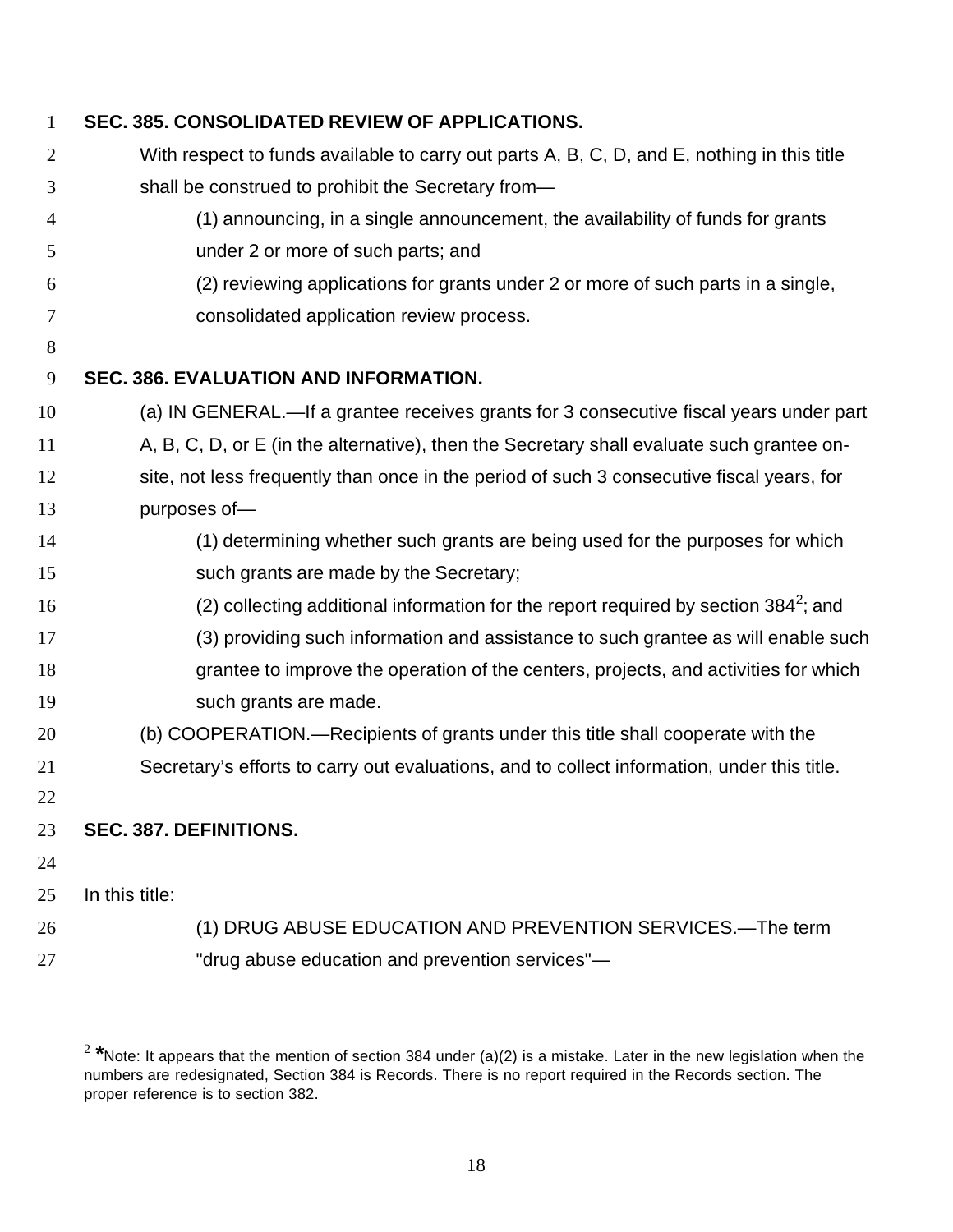| 1              | (A) means services to runaway and homeless youth to prevent or reduce          |
|----------------|--------------------------------------------------------------------------------|
| $\overline{2}$ | the illicit use of drugs by such youth; and                                    |
| 3              | (B) may include-                                                               |
| $\overline{4}$ | (i) individual, family, group, and peer counseling;                            |
| 5              | (ii) drop-in services;                                                         |
| 6              | (iii) assistance to runaway and homeless youth in rural areas                  |
| 7              | (including the development of community support groups);                       |
| 8              | (iv) information and training relating to the illicit use of drugs by          |
| 9              | runaway and homeless youth, to individuals involved in providing               |
| 10             | services to such youth; and                                                    |
| 11             | (v) activities to improve the availability of local drug abuse                 |
| 12             | prevention services to runaway and homeless youth.                             |
| 13             |                                                                                |
| 14             | (2) HOME-BASED SERVICES.-The term "home-based services"-                       |
| 15             | (A) means services provided to youth and their families for the purpose        |
| 16             | $of$ —                                                                         |
| 17             | (i) preventing such youth from running away, or otherwise                      |
| 18             | becoming separated, from their families; and                                   |
| 19             | (ii) assisting runaway youth to return to their families; and                  |
| 20             | (B) includes services that are provided in the residences of families (to the  |
| 21             | extent practicable), including-                                                |
| 22             | (i) intensive individual and family counseling; and                            |
| 23             | (ii) training relating to life skills and parenting.                           |
| 24             | (3) HOMELESS YOUTH.—The term "homeless youth" means an individual—             |
| 25             | $(A)$ who is —                                                                 |
| 26             | (i) not more than 21 years of age, or, in the case of a youth seeking          |
| 27             | shelter in a center under part A, not more than 18 years of age; and           |
| 28             | (ii) for the purposes of part B, not less than 16 years of age;                |
| 29             | (B) for whom it is not possible to live in a safe environment with a relative; |
| 30             | and                                                                            |
| 31             | (C) who has no other safe alternative living arrangement.                      |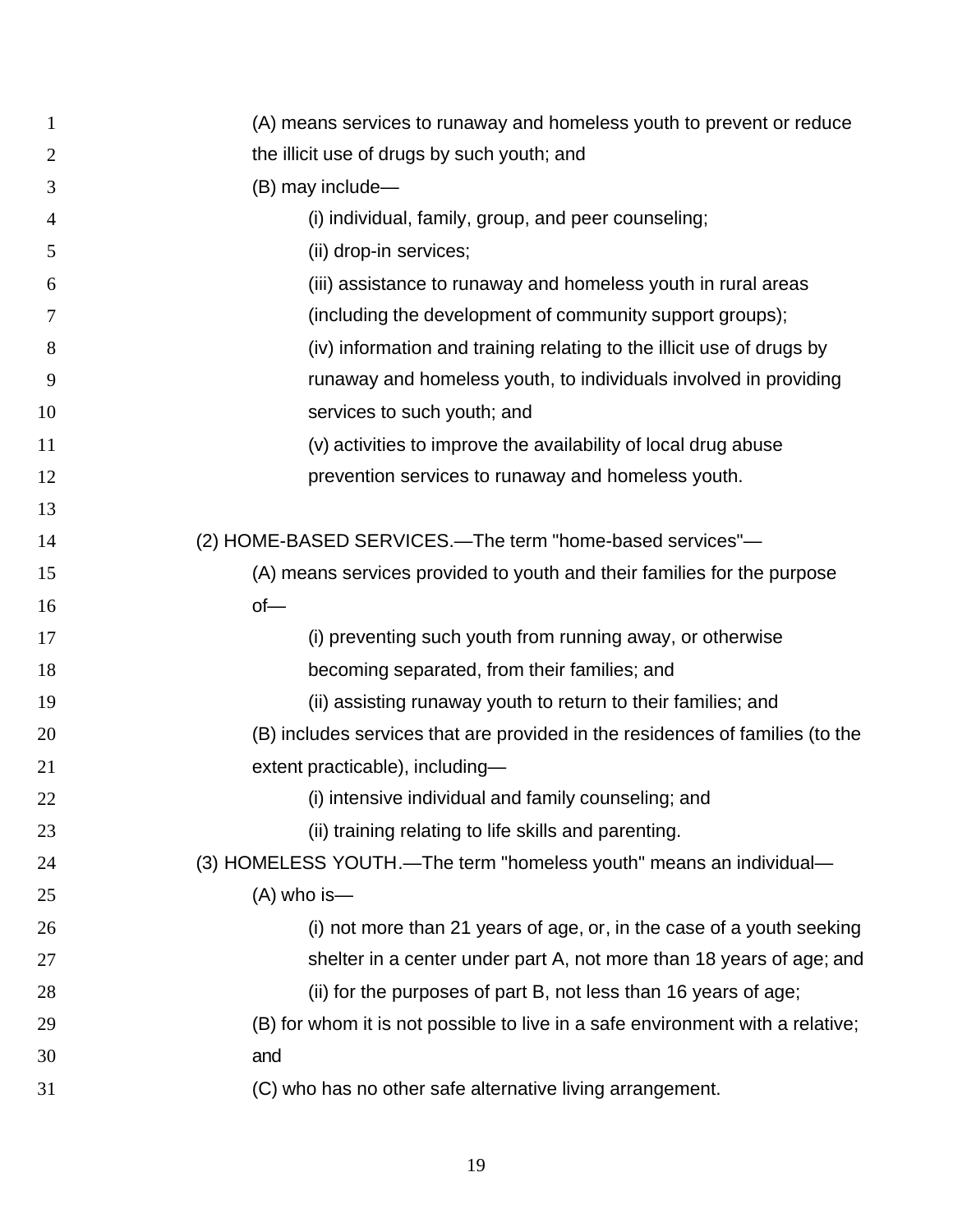| $\mathbf{1}$ | (4) STREET-BASED SERVICES.—The term "street-based services"—                       |
|--------------|------------------------------------------------------------------------------------|
| 2            | (A) means services provided to runaway and homeless youth, and street              |
| 3            | youth, in areas where they congregate, designed to assist such youth in            |
| 4            | making healthy personal choices regarding where they live and how they             |
| 5            | behave; and                                                                        |
| 6            | (B) may include-                                                                   |
| 7            | (i) identification of and outreach to runaway and homeless youth,                  |
| 8            | and street youth;                                                                  |
| 9            | (ii) crisis intervention and counseling;                                           |
| 10           | (iii) information and referral for housing;                                        |
| 11           | (iv) information and referral for transitional living and health care              |
| 12           | services;                                                                          |
| 13           | (v) advocacy, education, and prevention services related to-                       |
| 14           | (I) alcohol and drug abuse;                                                        |
| 15           | (II) sexual exploitation;                                                          |
| 16           | (III) sexually transmitted diseases, including human                               |
| 17           | immunodeficiency virus (HIV); and                                                  |
| 18           | (IV) physical and sexual assault.                                                  |
| 19           | (5) STREET YOUTH.-The term "street youth" means an individual who-                 |
| 20           | $(A)$ is —                                                                         |
| 21           | (i) a runaway youth; or                                                            |
| 22           | (ii) indefinitely or intermittently a homeless youth; and                          |
| 23           | (B) spends a significant amount of time on the street or in other areas that       |
| 24           | increase the risk to such youth for sexual abuse, sexual exploitation,             |
| 25           | prostitution, or drug abuse.                                                       |
| 26           | (6) TRANSITIONAL LIVING YOUTH PROJECT.—The term "transitional living               |
| 27           | youth project" means a project that provides shelter and services designed to      |
| 28           | promote a transition to self-sufficient living and to prevent long-term dependency |
| 29           | on social services.                                                                |
| 30           | (7) YOUTH AT RISK OF SEPARATION FROM THE FAMILY.—The term "youth                   |
| 31           | at risk of separation from the family" means an individual-                        |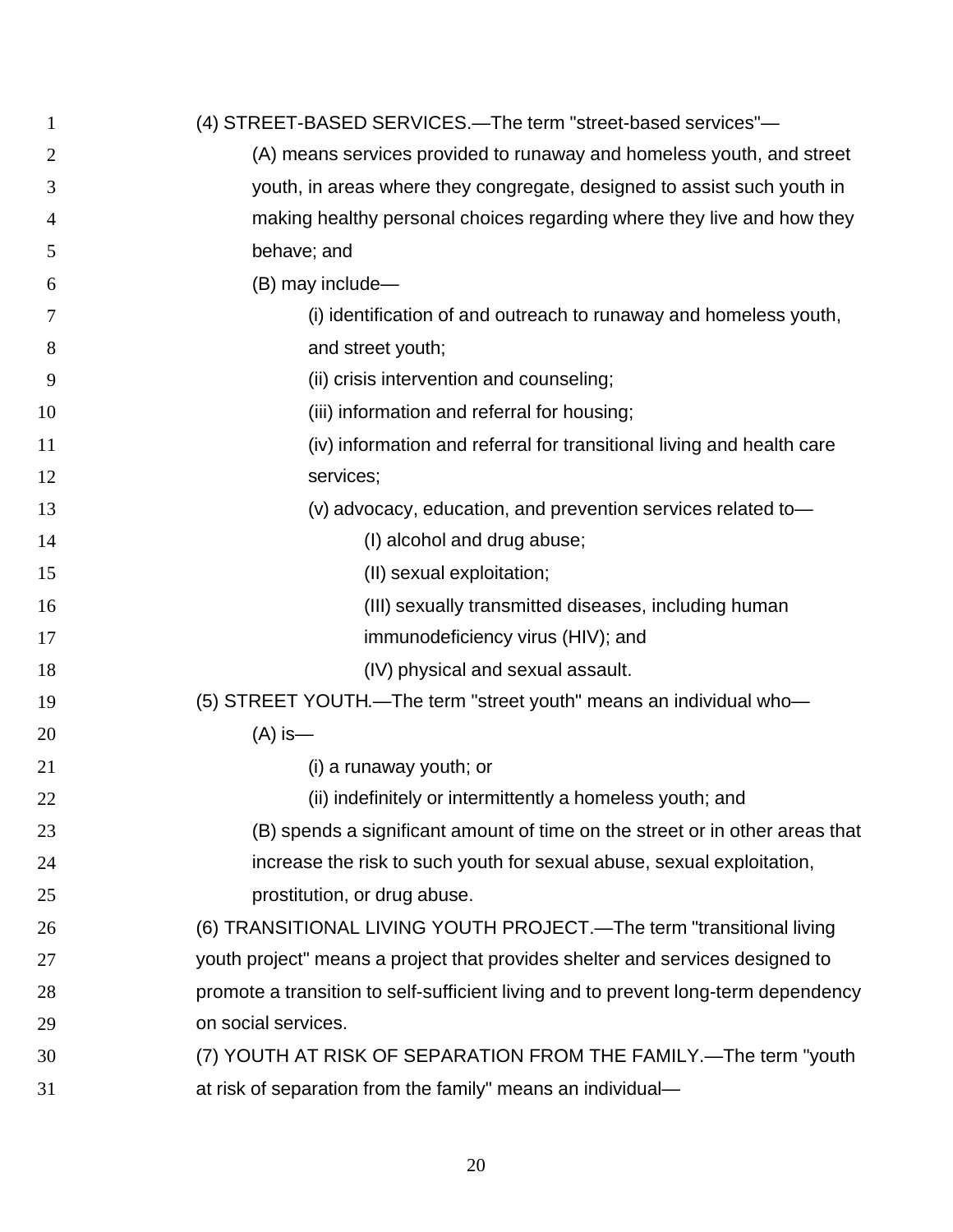| $\mathbf{1}$   | (A) who is less than 18 years of age; and                                               |
|----------------|-----------------------------------------------------------------------------------------|
| $\overline{2}$ | (B) (i) who has a history of running away from the family of such                       |
| 3              | individual;                                                                             |
| 4              | (ii) whose parent, guardian, or custodian is not willing to provide for the             |
| 5              | basic needs of such individual; or                                                      |
| 6              | (iii) who is at risk of entering the child welfare system or juvenile justice           |
| 7              | system as a result of the lack of services available to the family to meet              |
| 8              | such needs.                                                                             |
| 9              |                                                                                         |
| 10             | SEC. 388. AUTHORIZATION OF APPROPRIATIONS.                                              |
| 11             |                                                                                         |
| 12             | (a) IN GENERAL.-                                                                        |
| 13             | (1) AUTHORIZATION.—There is authorized to be appropriated to carry out this             |
| 14             | title (other than part E) \$105,000,000 for fiscal year 2004, and such sums as may      |
| 15             | be necessary for fiscal years 2005, 2006, 2007, and 2008.                               |
| 16             | (2) ALLOCATION.-                                                                        |
| 17             | (A) PARTS A AND B.-From the amount appropriated under paragraph                         |
| 18             | (1) for a fiscal year, the Secretary shall reserve not less than 90 percent to          |
| 19             | carry out parts A and B.                                                                |
| 20             | (B) PART B.—Of the amount reserved under subparagraph (A), 45                           |
| 21             | percent and, in those fiscal years in which continuation grant obligations              |
| 22             | and the quality and number of applicants for parts A and B warrant not                  |
| 23             | more than 55 percent, shall be reserved to carry out part B.                            |
| 24             | (3) PARTS C AND D.-In each fiscal year, after reserving the amounts required            |
| 25             | by paragraph (2), the Secretary shall use the remaining amount (if any) to carry        |
| 26             | out parts C and D.                                                                      |
| 27             | (4) PART E.-There is authorized to be appropriated to carry out part E such             |
| 28             | sums as may be necessary for fiscal years 2004, 2005, 2006, 2007, and 2008.             |
| 29             | (b) SEPARATE IDENTIFICATION REQUIRED.—No funds appropriated to carry out this           |
| 30             | title may be combined with funds appropriated under any other Act if the purpose of     |
| 31             | combining such funds is to make a single discretionary grant, or a single discretionary |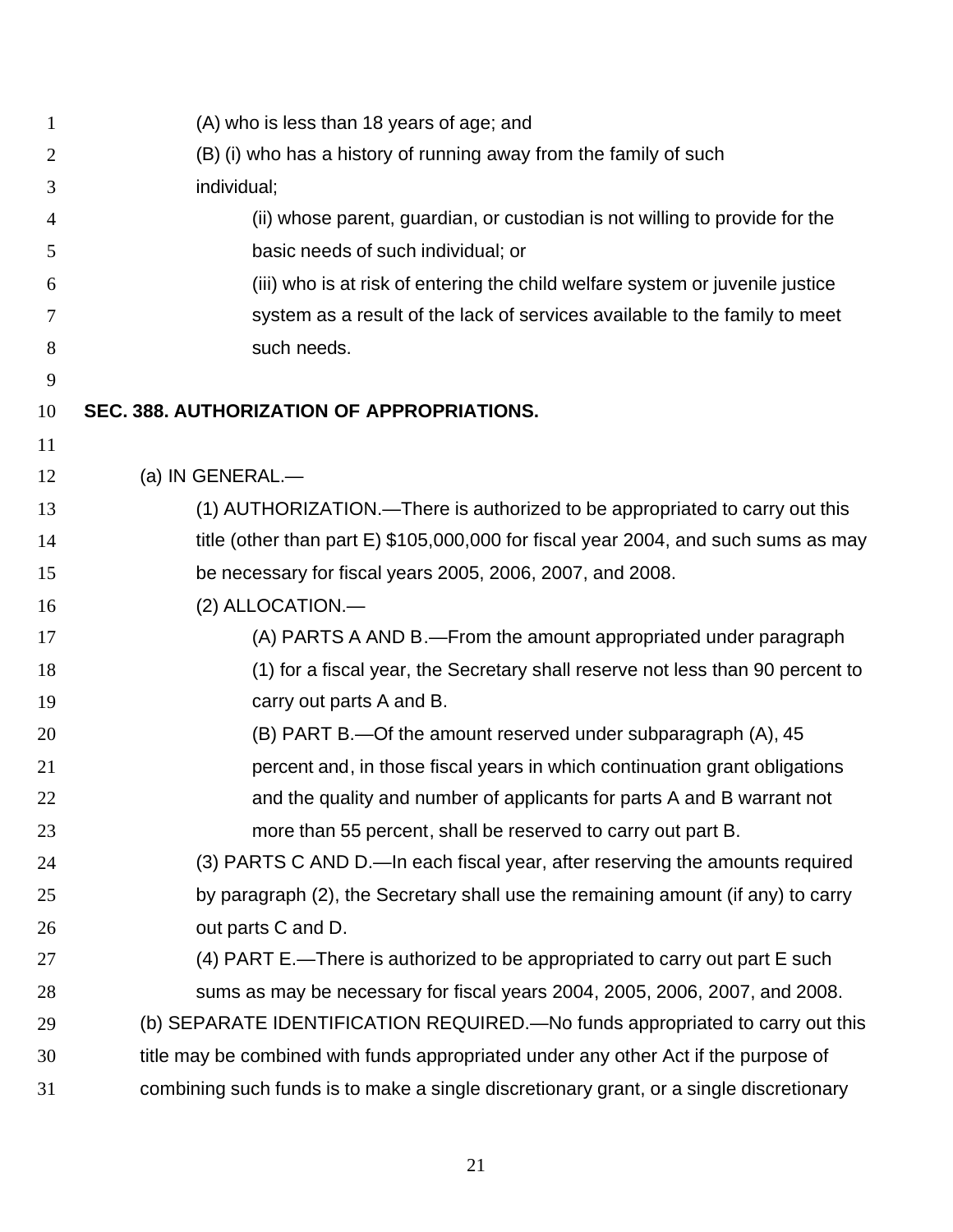1 2 payment, unless such funds are separately identified in all grants and contracts and are used for the purposes specified in this title.

3 (42 U.S.C. 5751)

4

## 5 **SEC. 389. RESTRICTION ON USE OF FUNDS**

- 6 7 8 (a) IN GENERAL-None of the funds contained in this title may be used for any program of distributing sterile needles or syringes for the hypodermic injection of any illegal drug.
- 9 (b) SEPARATE ACCOUNTING- Any individual or entity who receives any funds
- 10 11 contained in this title and who carries out any program described in subsection (a) shall account for all funds used for such program separately from any funds
- 12 contained in this title.
- 13